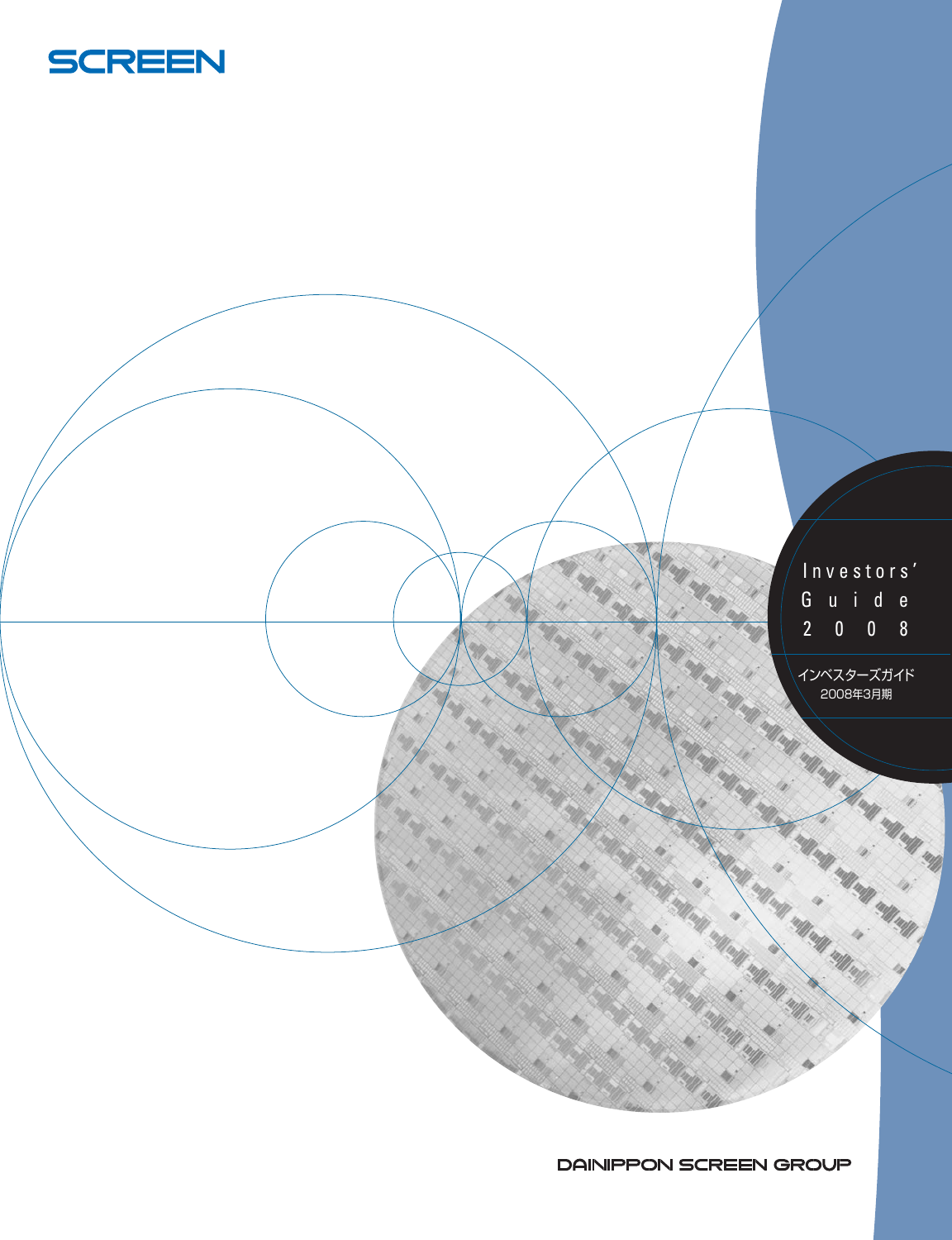# Profile

#### プロフィール

大日本スクリーングループは、長年にわたって培ってきた画像処理技術(画像認識、画像処理、転写、露光など)をコア技術として、そ の活動領域を広げてきました。そして現在展開している事業領域は、IT社会の根幹を築く半導体、フラットパネルディスプレー(FPD)、プ リント配線板の各製造装置事業、および製版機器を扱う分野に加え、デジタル印刷機や文字フォントなど、印刷産業のデジタル化を支 援する事業分野へ拡大を図るメディアテクノロジー事業です。

これらのいずれの事業も、コミュニケーションをさらに豊かにする役割を担い、情報化社会に貢献しています。

Dainippon Screen has expanded its operations based on core technologies developed over the years. These technologies include image recognition, processing, transfer and exposure. Using these core technologies, the Group is developing its business in the following areas:

The semiconductor, flat panel display (FPD) and printed circuit board (PCB) production equipment businesses that form the core of information technology (IT) societies.

The media technology business, which offers prepress equipment and accelerates the printing industry's adoption of digitization by providing the necessary digital printing equipment and digital fonts.

These businesses are contributing to the creation of an information-based society by expanding modes of communication.



- 財務ハイライト、営業データ、財務データ、投資指標においては、単独と明記している箇所 を除き、連結ベースで記載しています。
- 本誌に記載されている将来の業績に関する計画、戦略、確信などは、現在入手可能な情 報に基づいて大日本スクリーンの経営者が判断したものです。したがって、実際の業績は、 社会情勢、経済情勢などにより大きく異なる結果となる可能性があります。
- 本誌の財務データは、日本の会計基準および関連法規に基づいて作成したもので、日本 の有価証券報告書に準拠しており、当社のアニュアルレポートとは異なる部分があります。
- Information in the Financial Highlights, Operating Data, Financial Data and Investment Indicators sections is provided on a consolidated basis, unless specifically indicated as nonconsolidated.
- ●The plans, strategies and statements related to the outlook for future results in this document are in accordance with assumptions and beliefs determined by management based on currently available information. However, it should be noted that there is a possibility that actual results could differ significantly due to such factors as social and economic conditions.
- ●The financial figures in this report are based on Japanese accounting standards and related laws, and are in compliance with our certified financial statements. These figures may vary from those presented in the annual report.

#### Contents

# 目 次

| マーケットデータ Market Data                                       |
|------------------------------------------------------------|
|                                                            |
|                                                            |
| ◆ 半導体製造装置販売高 Sales of Semiconductor Production Equipment 3 |
| ◆ LCD製造装置の市場シェア Share of LCD Production Equipment 5        |
|                                                            |
| ◆ グラフィックアーツ機器の市場シェア Share of Graphic Arts Equipment5       |
| 営業データ Consolidated Operating Data                          |
| 電子工業用機器事業 Electronic Equipment and Components              |
|                                                            |

| 財務データ Consolidated Financial Data                               |  |
|-----------------------------------------------------------------|--|
|                                                                 |  |
|                                                                 |  |
|                                                                 |  |
| 連結貸借対照表(6年間) Consolidated Balance Sheets (6 years)              |  |
| 連結損益計算書(6年間) Consolidated Statements of Operations (6 years) 14 |  |
| 連結キャッシュ・フロー計算書(3年間)                                             |  |
|                                                                 |  |
|                                                                 |  |
|                                                                 |  |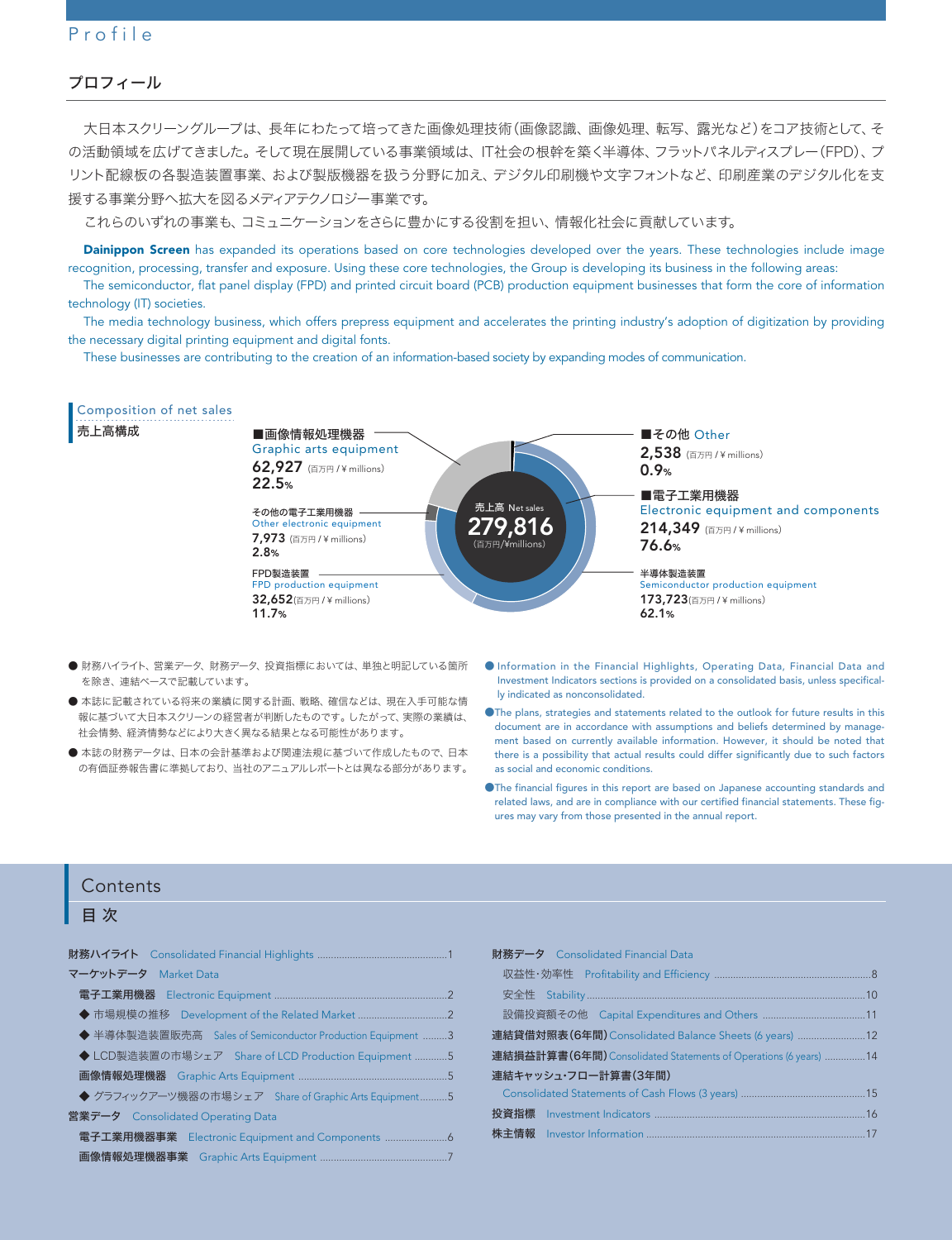# 財務ハイライト

|               |                                     |         |         | 百万円 / ¥ millions |         |         |
|---------------|-------------------------------------|---------|---------|------------------|---------|---------|
|               |                                     | 2004/3  | 2005/3  | 2006/3           | 2007/3  | 2008/3  |
| 売上高           | Net sales                           | 191,939 | 269,340 | 246,533          | 301,311 | 279,816 |
| 電子工業用機器       | Electronic equipment and components | 139,063 | 212,967 | 187,039          | 236,521 | 214,349 |
| 画像情報処理機器      | Graphic arts equipment              | 51,432  | 55,089  | 58,080           | 62,467  | 62,927  |
| その他           | Other                               | 1,442   | 1,284   | 1,414            | 2,321   | 2,538   |
| 営業利益          | <b>Operating income</b>             | 9,599   | 25,291  | 18,567           | 30,541  | 14,627  |
| 経常利益          | Ordinary income                     | 5,311   | 21,570  | 17,279           | 27,026  | 7,540   |
| 当期純利益         | Net income                          | 4,850   | 14,454  | 15,236           | 18,451  | 4,577   |
| 総資産           | <b>Total assets</b>                 | 240,512 | 256,397 | 270,273          | 319,518 | 291,114 |
| 自己資本          | Equity                              | 77,434  | 99,218  | 126,427          | 133,061 | 122,093 |
| 自己資本比率[%]     | Equity ratio [%]                    | 32.2    | 38.7    | 46.8             | 41.6    | 41.9    |
| ROE[%]        | Return on equity [%]                | 7.9     | 16.4    | 13.5             | 14.2    | 3.6     |
| 1株当たり当期純利益[円] | Net income per share [¥]            | 23.04   | 59.88   | 60.66            | 74.05   | 18.81   |
| 1株当たり配当金[円]   | Cash dividends per share [¥]        | 3.00    | 7.50    | 10.00            | 15.00   | 10.00   |

○ 自己資本=純資産-少数株主持分

○ 自己資本比率=自己資本÷総資産×100[%]

○ ROE=当期純利益÷期首・期末平均自己資本 ×100[%]

○1株当たり当期純利益=当期純利益÷期中平均発行済株式総数

○ Equity = Net assets – Minority interests

 $\bigcirc$  Equity ratio = Equity / Total assets  $\times$  100 [%]

○ Return on equity = Net income / Average equity ×100 [%]

○ Net income per share = Net income / Average number of shares outstanding in each fiscal period



■ その他 **Other** 



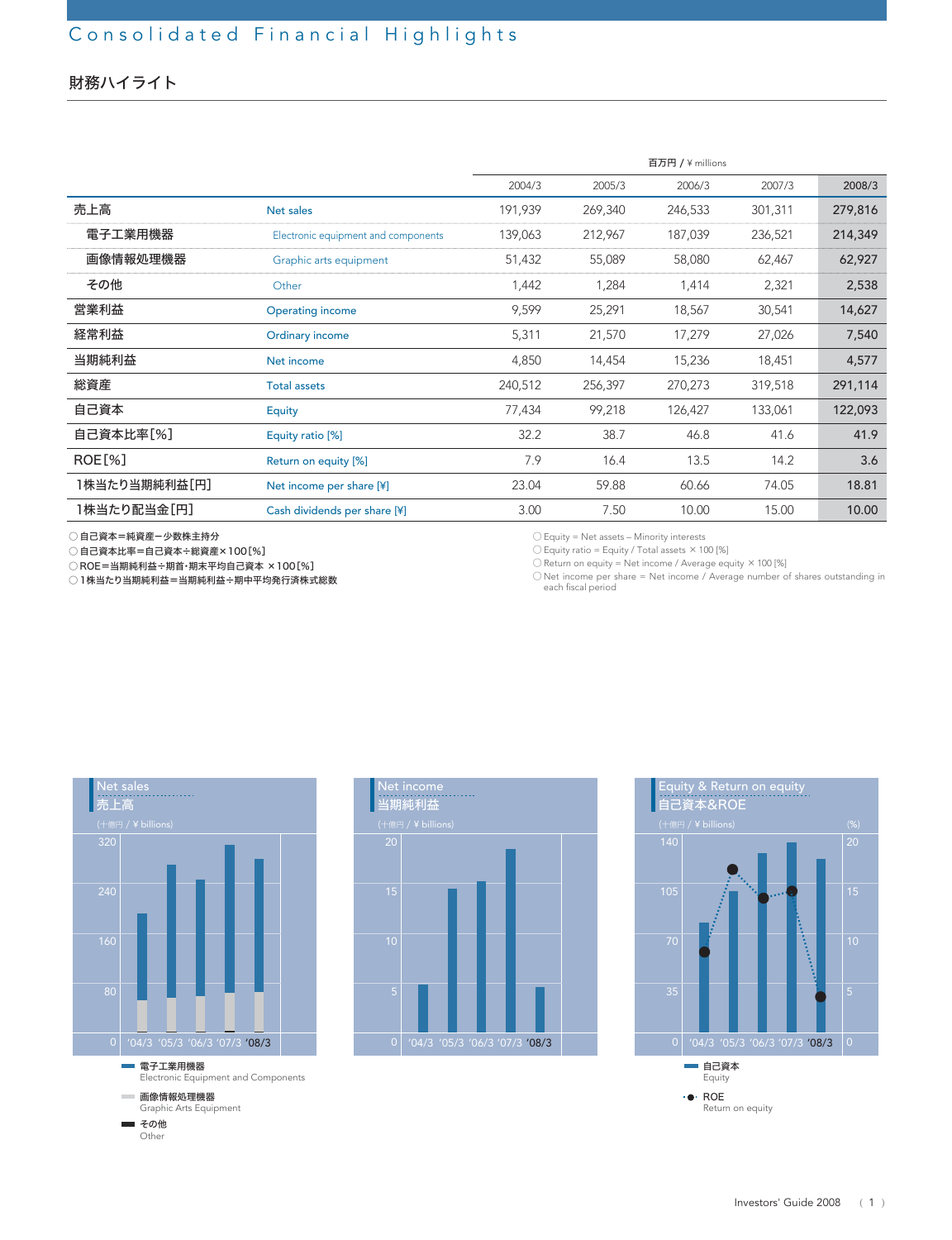# マーケットデータ [ 電子工業用機器]



市場規模の推移 Development of the Related Market

データ出典:ガートナー(2008年5月)GJ08286 世界市場対象 暦年表示 Source: Gartner (May 2008) GJ08286 Data is for the global market Calendar years

#### Market for Japanese LCD production equipment ■ <del>…………………………………………</del><br>■ 日本製液晶パネル製造装置市場

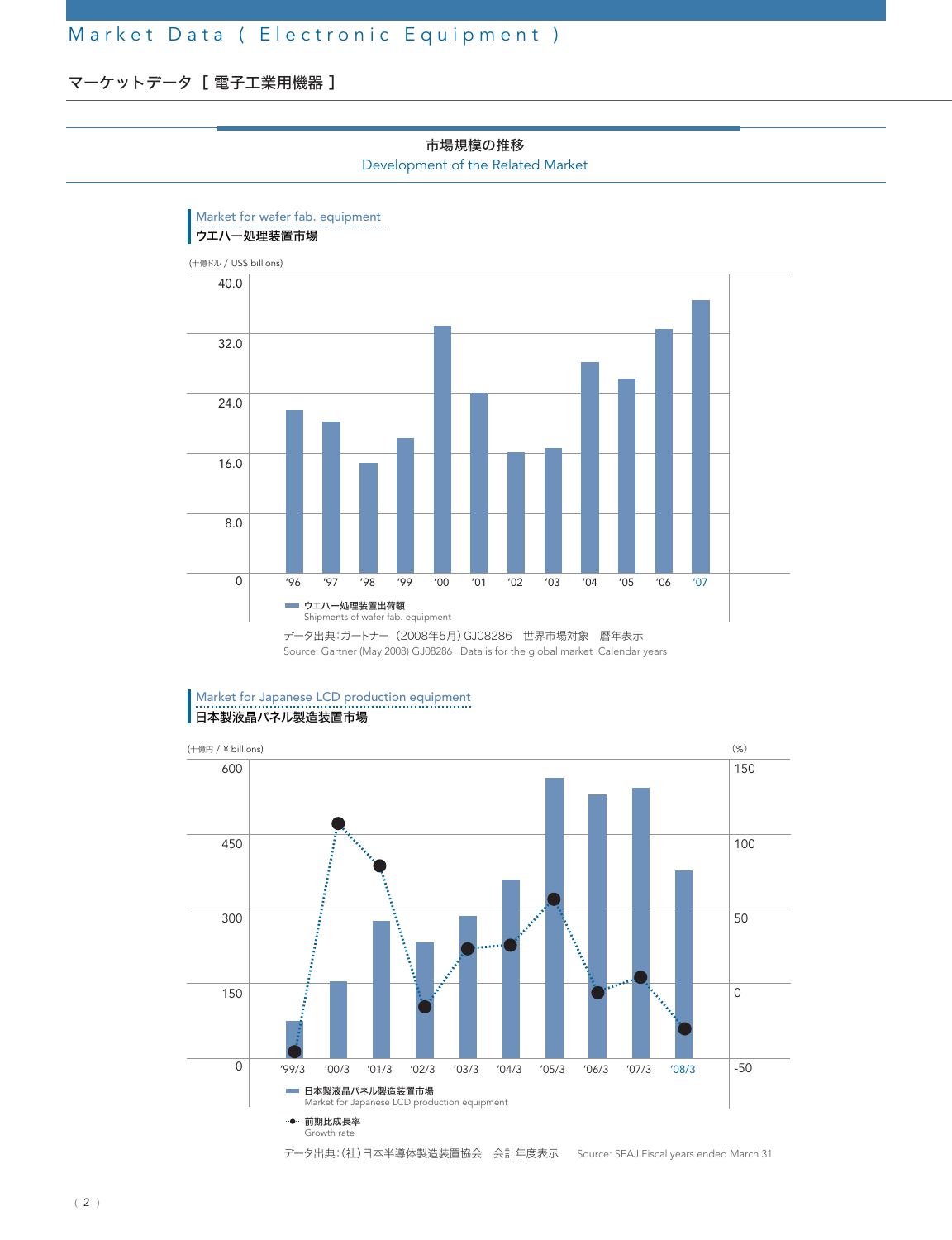#### 半導体製造装置販売高

Sales of Semiconductor Production Equipment (SPE)





データ出典:ガートナー(2008年5月)GJ08287 暦年表示 Source: Gartner (May 2008) GJ08287 Calendar years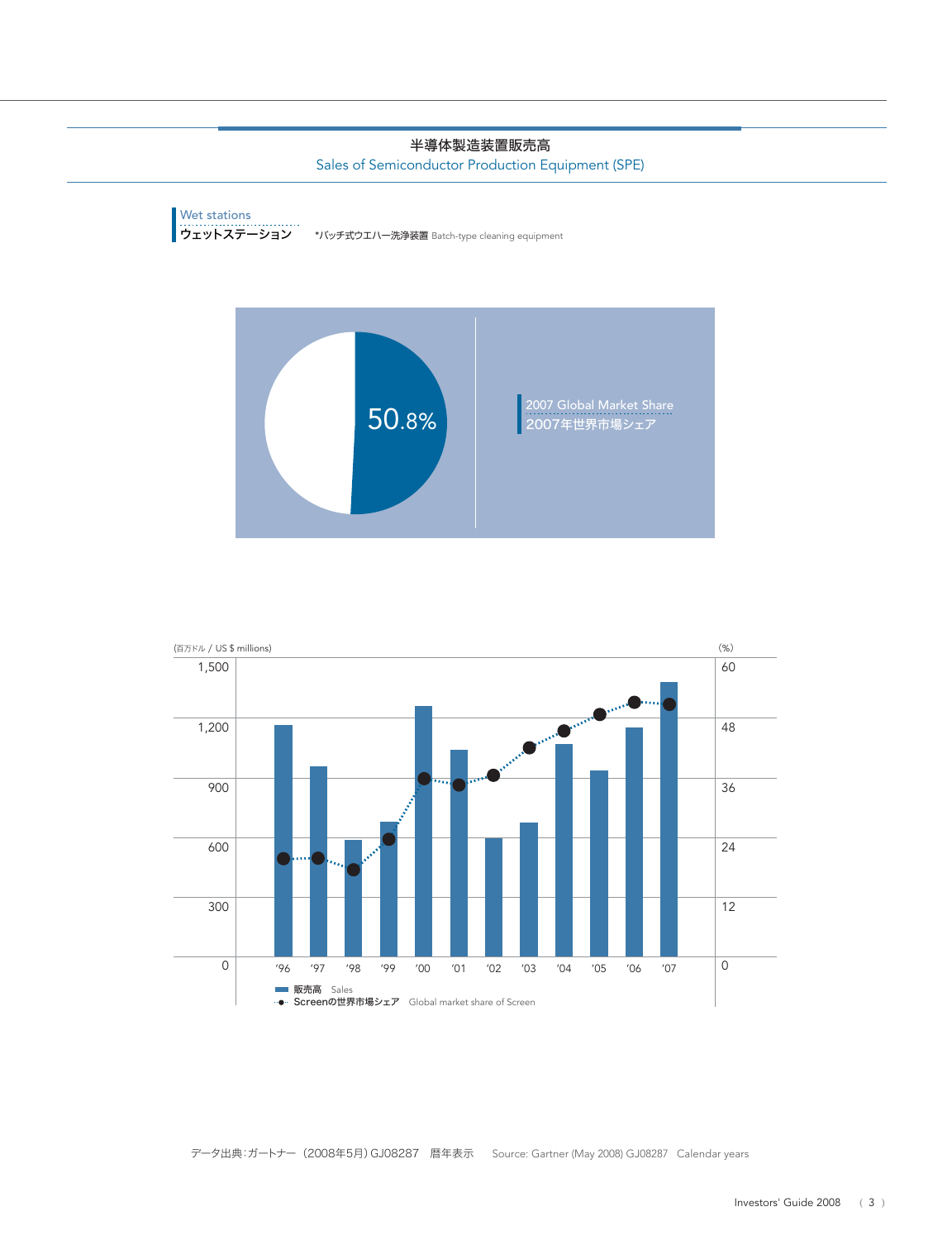マーケットデータ [ 電子工業用機器 ]





データ出典:ガートナー(2008年5月)GJ08288 暦年表示 Source: Gartner (May 2008) GJ08288 Calendar years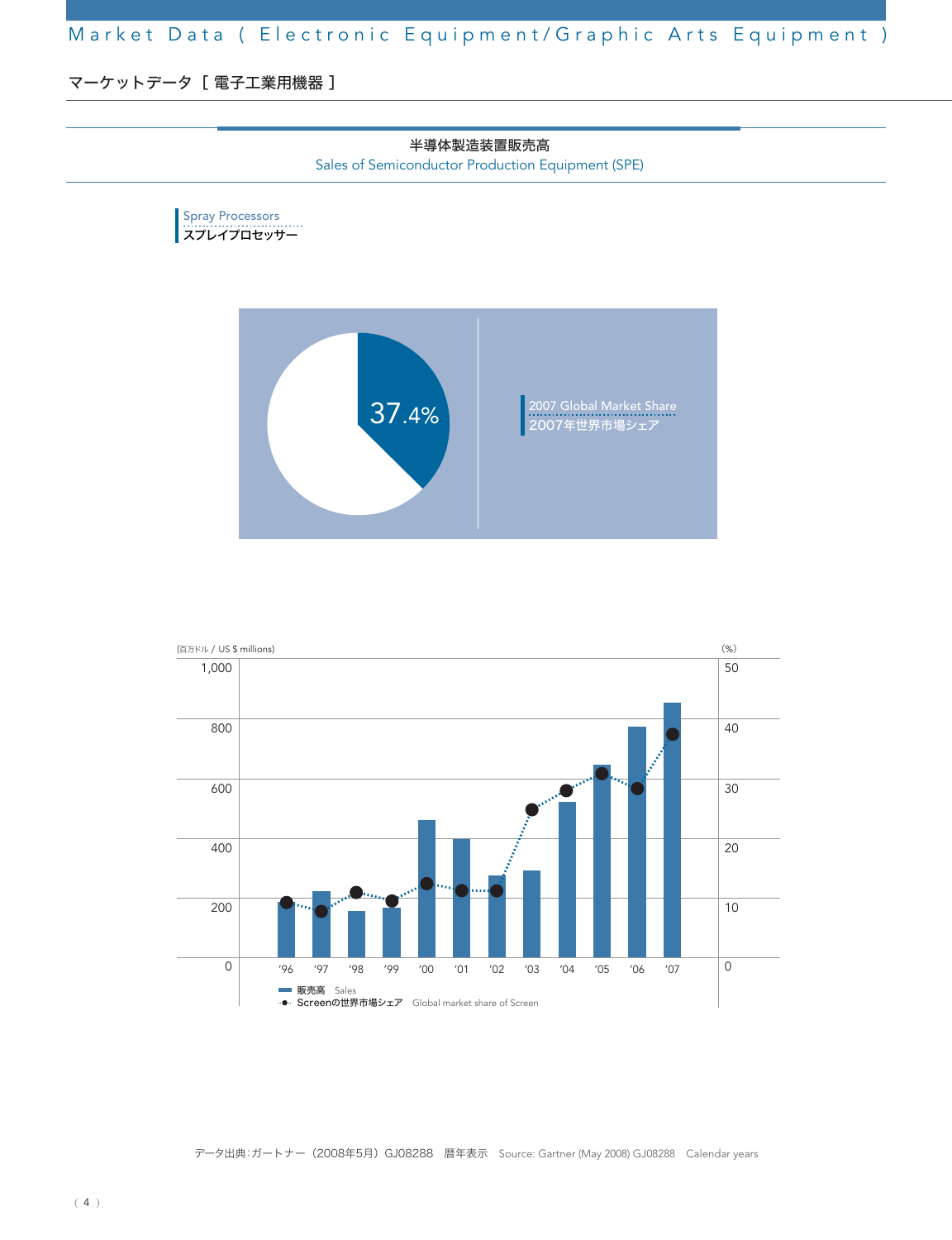#### LCD製造装置の市場シェア

Share of LCD Production Equipment



マーケットデータ [画像情報処理機器]

#### グラフィックアーツ機器の市場シェア Share of Graphic Arts Equipment

### Plate recorders

# プレート出力機器(CTP)\*



\*台数ベース Unit base

\* プレート出力機:印刷データをプレート(版)に出力する装置。 Plate recorders: Equipment used to expose printing data to the printing plate.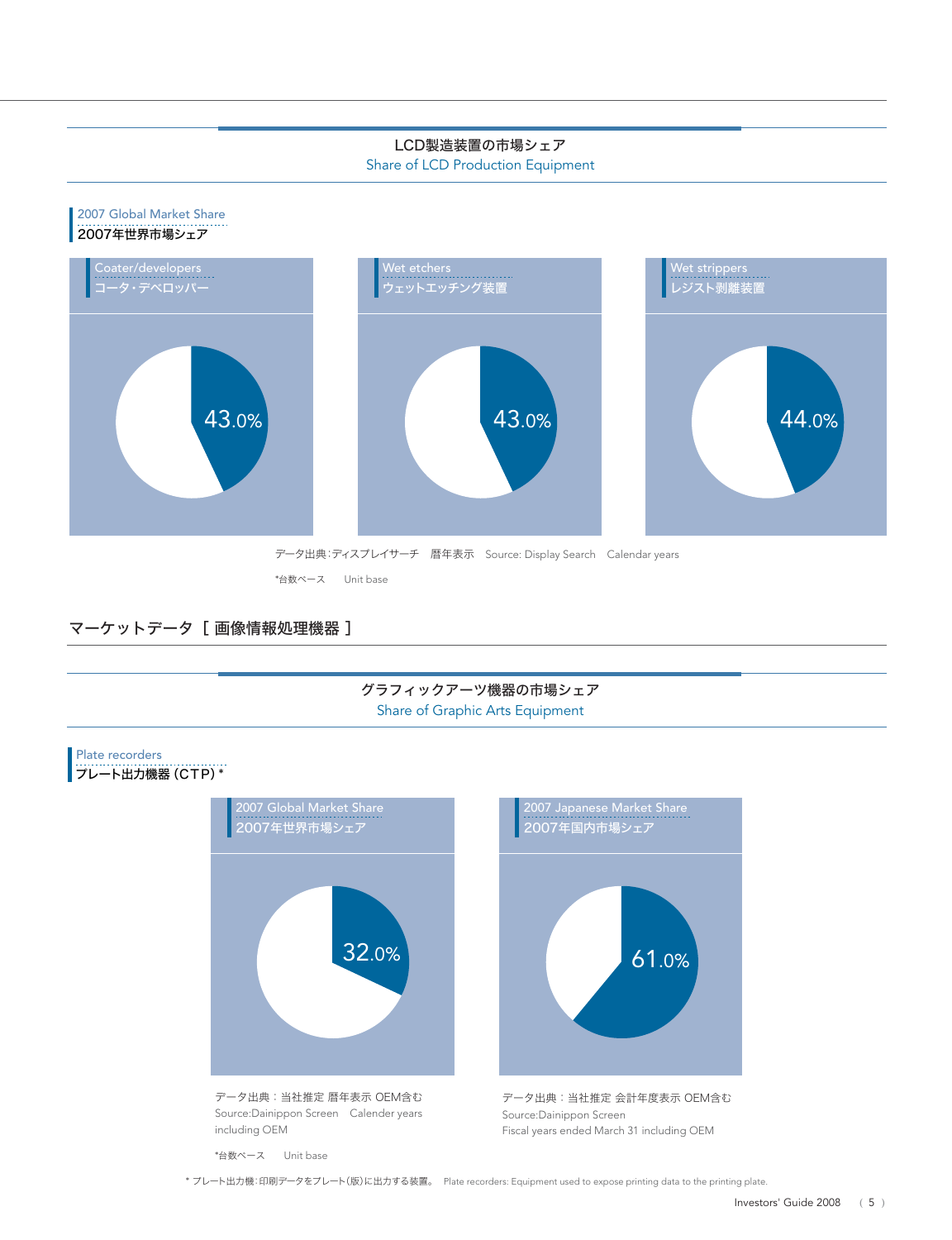# Consolidated Operating Data

### 営業データ



|                  |                                          |         |         | 百万円 / ¥ millions |         |         |
|------------------|------------------------------------------|---------|---------|------------------|---------|---------|
|                  |                                          | 2004/3  | 2005/3  | 2006/3           | 2007/3  | 2008/3  |
| 売上高              | Net sales                                |         |         |                  |         |         |
| 半導体・FPD製造装置      | Semiconductor & FPD production equipment | 120.125 | 197,625 | 175,032          | 227,007 | 206,376 |
| その他の電子工業用機器および部品 | Other equipment and components           | 18,939  | 15,341  | 12,006           | 9,514   | 7,973   |
| 合計               | Total                                    | 139,063 | 212,967 | 187,039          | 236,521 | 214,349 |
| 受注高              | Orders received                          |         |         |                  |         |         |
| 半導体・FPD製造装置      | Semiconductor & FPD production equipment | 191,447 | 182,397 | 185,890          | 229,877 | 196,301 |
| その他の電子工業用機器および部品 | Other equipment and components           | 16,684  | 14,745  | 10,667           | 9,705   | 8,344   |
| 合計               | Total                                    | 208,130 | 197,142 | 196,557          | 239,582 | 204,645 |
| 受注残高             | Order backlog                            |         |         |                  |         |         |
| 半導体・FPD製造装置      | Semiconductor & FPD production equipment | 110,906 | 95,677  | 106,535          | 109,406 | 99,333  |
| その他の電子工業用機器および部品 | Other equipment and components           | 2,882   | 2,286   | 947              | 1,138   | 1,509   |
| 合計               | Total                                    | 113,788 | 97,963  | 107,482          | 110,544 | 100,842 |
| 海外売上高            | Overseas sales                           |         |         |                  |         |         |
| 半導体・FPD製造装置      | Semiconductor & FPD production equipment | 74,812  | 142,968 | 118,587          | 166,110 | 148,071 |
| その他の電子工業用機器および部品 | Other equipment and components           | 12,417  | 8,727   | 5,360            | 3,116   | 2,275   |
| 合計               | Total                                    | 87,229  | 151,696 | 123,948          | 169,226 | 150,346 |

\*従来「その他の電子工業用機器および部品」に含まれていたブラウン管用マスク事業は 2005年10月に当該事業から撤退しました。

The Group withdrew from the CRT mask business in October 2005.This business was formerly part of the Other equipment and components.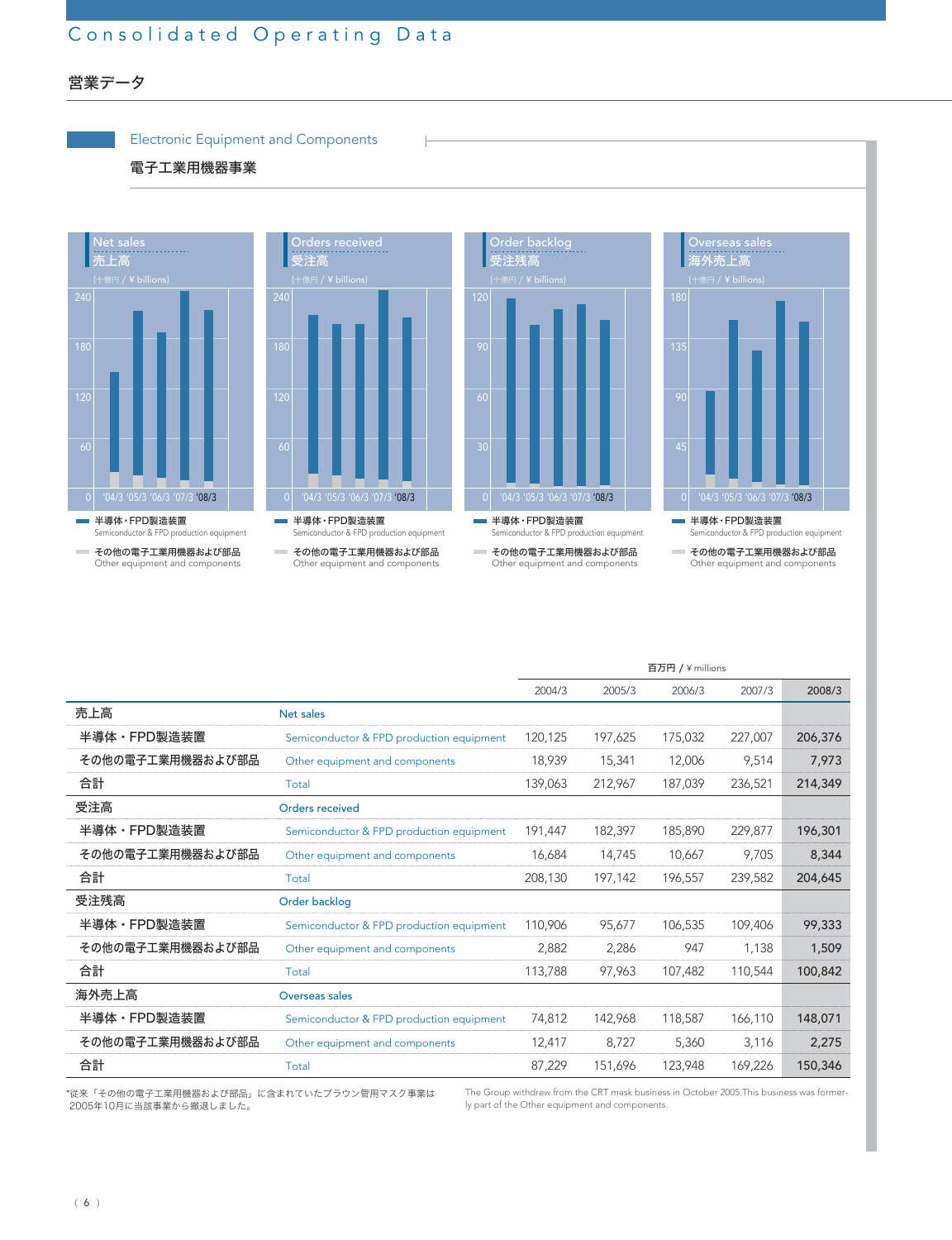Graphic Arts Equipment

 $\frac{1}{2}$ 

# 画像情報処理機器事業



|       |                 | 百万円 / \millions |        |        |        |        |
|-------|-----------------|-----------------|--------|--------|--------|--------|
|       |                 | 2004/3          | 2005/3 | 2006/3 | 2007/3 | 2008/3 |
| 売上高   | Net sales       | 51.432          | 55.089 | 58,080 | 62.467 | 62,927 |
| 受注高   | Orders received | 53.010          | 54.906 | 57.640 | 63.966 | 64,657 |
| 受注残高  | Order backlog   | 4.370           | 4.187  | 3.747  | 5.246  | 6,978  |
| 海外売上高 | Overseas sales  | 20,470          | 23,207 | 28,068 | 32,489 | 34,023 |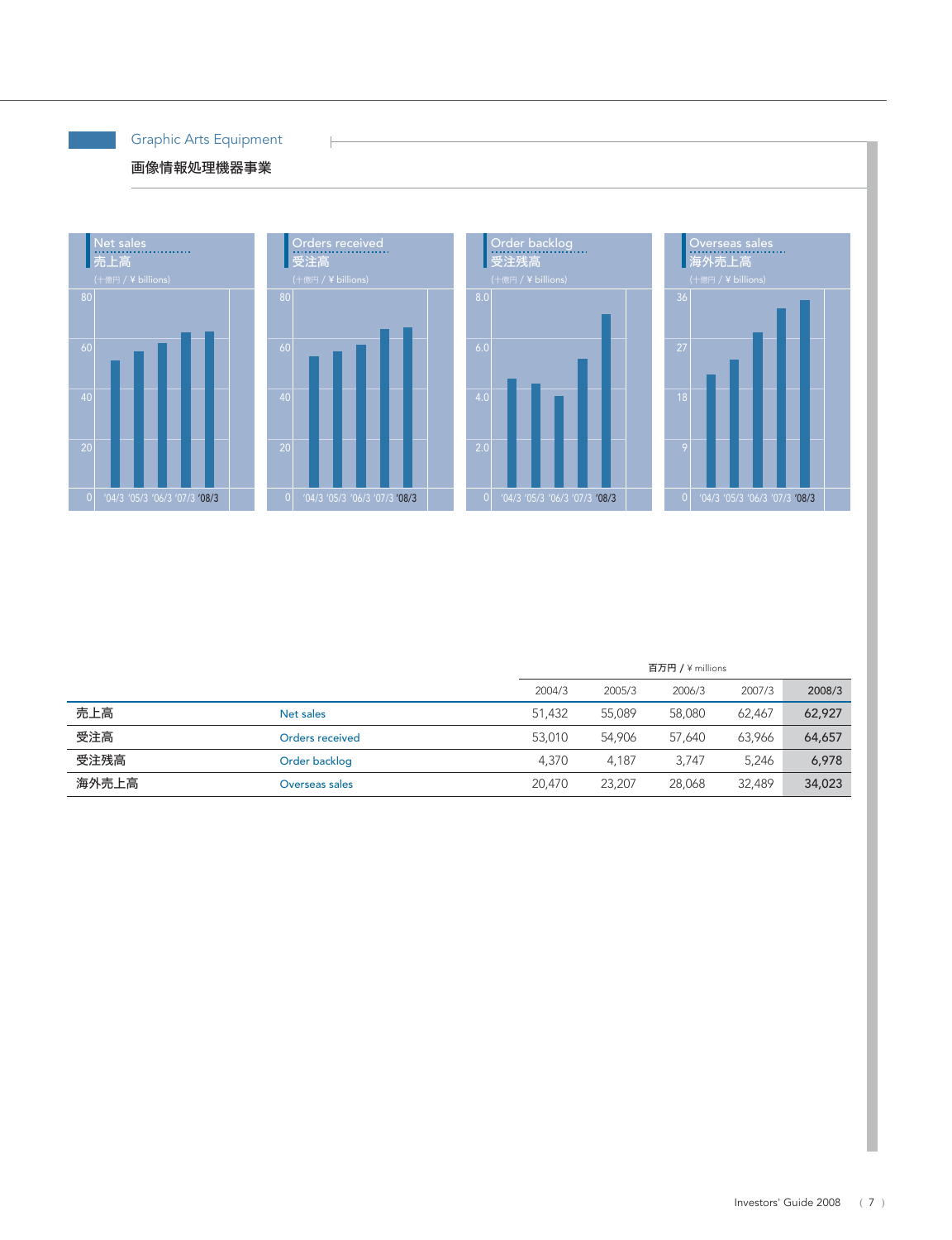# Consolidated Financial Data



収益性・効率性













|               |                            | 百万円 / ¥ millions |         |         |         |         |
|---------------|----------------------------|------------------|---------|---------|---------|---------|
|               |                            | 2004/3           | 2005/3  | 2006/3  | 2007/3  | 2008/3  |
| 売上原価          | Cost of sales              | 135,405          | 190,643 | 173,636 | 211,164 | 208,268 |
| 売上原価率[%]      | Cost of sales ratio [%]    | 70.5             | 70.8    | 70.4    | 70.1    | 74.4    |
| 営業利益          | <b>Operating income</b>    | 9,599            | 25,291  | 18,567  | 30,541  | 14,627  |
| 営業利益率[%]      | Operating income ratio [%] | 5.0              | 9.4     | 7.5     | 10.1    | 5.2     |
| 経常利益          | Ordinary income            | 5,311            | 21,570  | 17,279  | 27,026  | 7,540   |
| 経常利益率[%]      | Ordinary income ratio [%]  | 2.8              | 8.0     | 7.0     | 9.0     | 2.7     |
| 当期純利益         | Net income                 | 4,850            | 14,454  | 15,236  | 18,451  | 4,577   |
| 当期純利益率[%]     | Return on sales [%]        | 2.5              | 5.4     | 6.2     | 6.1     | 1.6     |
| 自己資本          | Equity                     | 77,434           | 99,218  | 126,427 | 133,061 | 122,093 |
| ROE[%]        | Return on equity [%]       | 7.9              | 16.4    | 13.5    | 14.2    | 3.6     |
| 総資産           | <b>Total assets</b>        | 240,512          | 256,397 | 270,273 | 319,518 | 291,114 |
| <b>ROA[%]</b> | Return on assets [%]       | 4.3              | 10.3    | 7.3     | 10.7    | 5.1     |
|               |                            |                  |         |         |         |         |

○ 自己資本=純資産-少数株主持分

○ 売上原価率=売上原価÷売上高×100[%]

○ 営業利益率=営業利益÷売上高×100[%]

- 経常利益率=経常利益÷売上高×100[%]
- 当期純利益率=当期純利益÷売上高×100[%]

○ ROE=当期純利益÷期首・期末平均自己資本×100[%]

○ ROA=(営業利益+受取利息及び配当金)÷期首・期末平均総資産×100[%]

○ Equity = Net assets – Minority interests

○ Cost of sales ratio = Cost of sales / Net sales ×100 [%]

○ Operating income ratio = Operating income / Net sales ×100 [%]

○ Ordinary income ratio = Ordinary income / Net sales ×100 [%]

○ Return on sales= Net income / Net sales ×100 [%]

○ Return on equity = Net income / Average equity ×100 [%]

 $\bigcirc$  Return on assets = (Operating income + Interest and dividend income) /<br>Average total assets  $\times$  100 [%]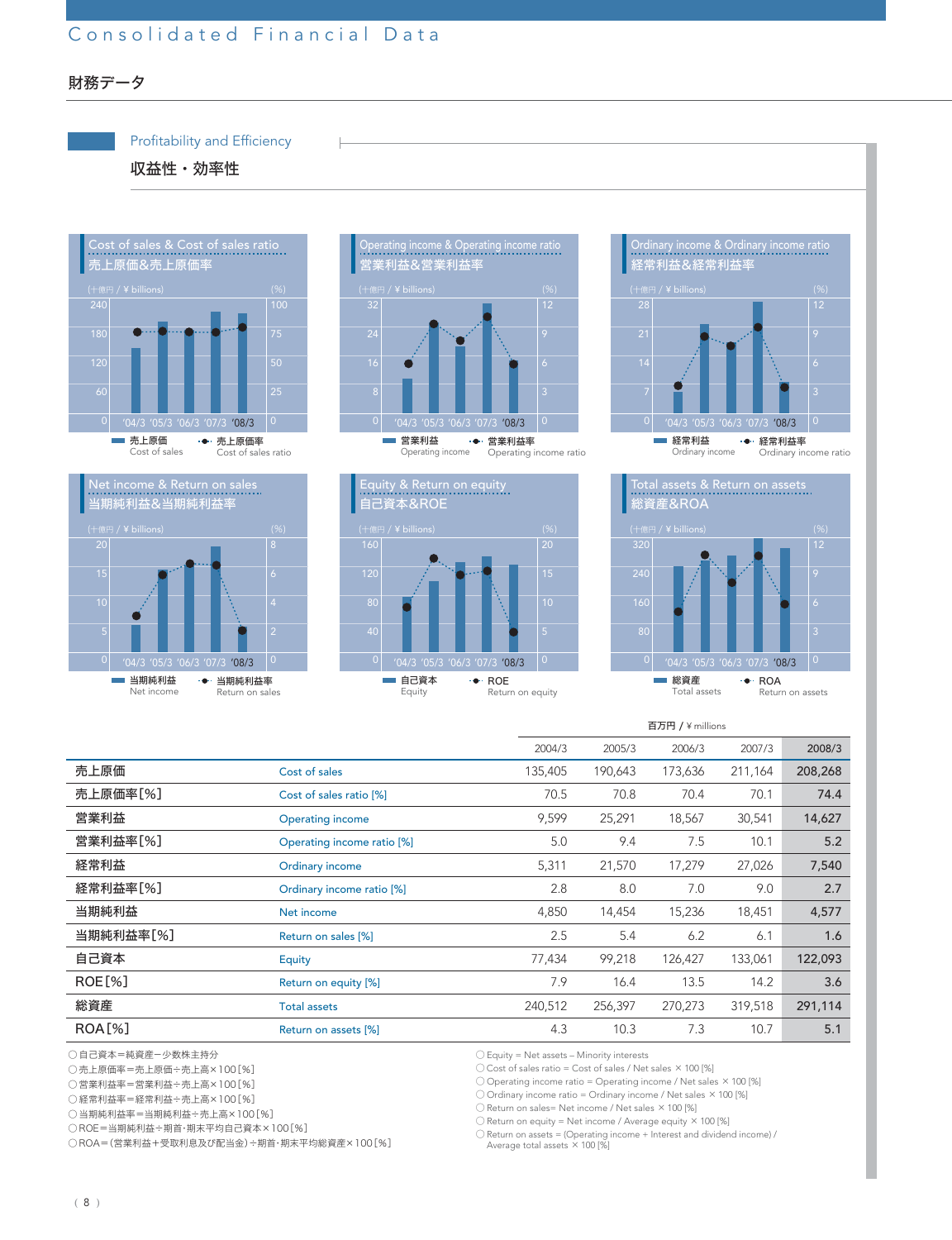### Profitability and Efficiency

# 収益性・効率性













|                     |                                        | 2004/3 | 2005/3 | 2006/3 | 2007/3 | 2008/3 |
|---------------------|----------------------------------------|--------|--------|--------|--------|--------|
| ROI <sub>[%</sub> ] | Return on investment [%]               | 6.0    | 15.6   | 11.4   | 17.7   | 8.6    |
| 総資産回転率[回]           | Total assets turnover [times]          | 0.84   | 1.08   | 0.94   | 1.02   | 0.92   |
| 自己資本回転率[回]          | Equity turnover [times]                | 3.13   | 3.05   | 2.19   | 2.32   | 2.19   |
| 有形固定資産回転率[回]        | Tangible fixed assets turnover [times] | 5.20   | 7.70   | 7.00   | 7.69   | 6.12   |
| 棚卸資産回転率[回]          | Inventory turnover [times]             | 3.99   | 5.09   | 4.41   | 4.41   | 3.70   |
| 売上債権回転率[回]          | Receivables turnover [times]           | 2.60   | 3.33   | 2.83   | 3.24   | 3.02   |

○ ROI=(営業利益+受取利息及び配当金)÷(期首・期末平均自己資本+期首・期末平均有利子 負債残高)×100[%]

※有利子負債残高=長短借入金+コマーシャルペーパー+社債+転換社債+新株予約権付社債 ○ 総資産回転率=売上高÷期首・期末平均総資産[回]

○ 自己資本回転率=売上高÷期首・期末平均自己資本[回]

- 有形固定資産回転率=売上高÷期首・期末平均有形固定資産[回]
- 棚卸資産回転率=売上高÷期首・期末平均棚卸資産[回]

○ 売上債権回転率=売上高÷期首・期末平均売上債権[回]

※売上債権=受取手形及び売掛金+受取手形割引高

○ Return on investment = (Operating income+ Interest and dividend income) / (Average equity + Average interest-bearing debt) ×100 [%]

○\* Interest-bearing debt = Long- and short-term debt + Commercial paper + Notes + Convertible notes + Convertible notes (with stock acquisition rights) ○ Total assets turnover = Net sales / Average total assets [times]

○ Equity turnover = Net sales / Average equity [times]

 $\bigcirc$  Tangible fixed assets turnover = Net sales / Average tangible fixed assets [times]

○ Inventory turnover = Net sales / Average inventory [times]

○ Receivables turnover = Net sales / Average receivables [times]

\* Receivables = Trade notes and accounts receivable + Discount on notes receivable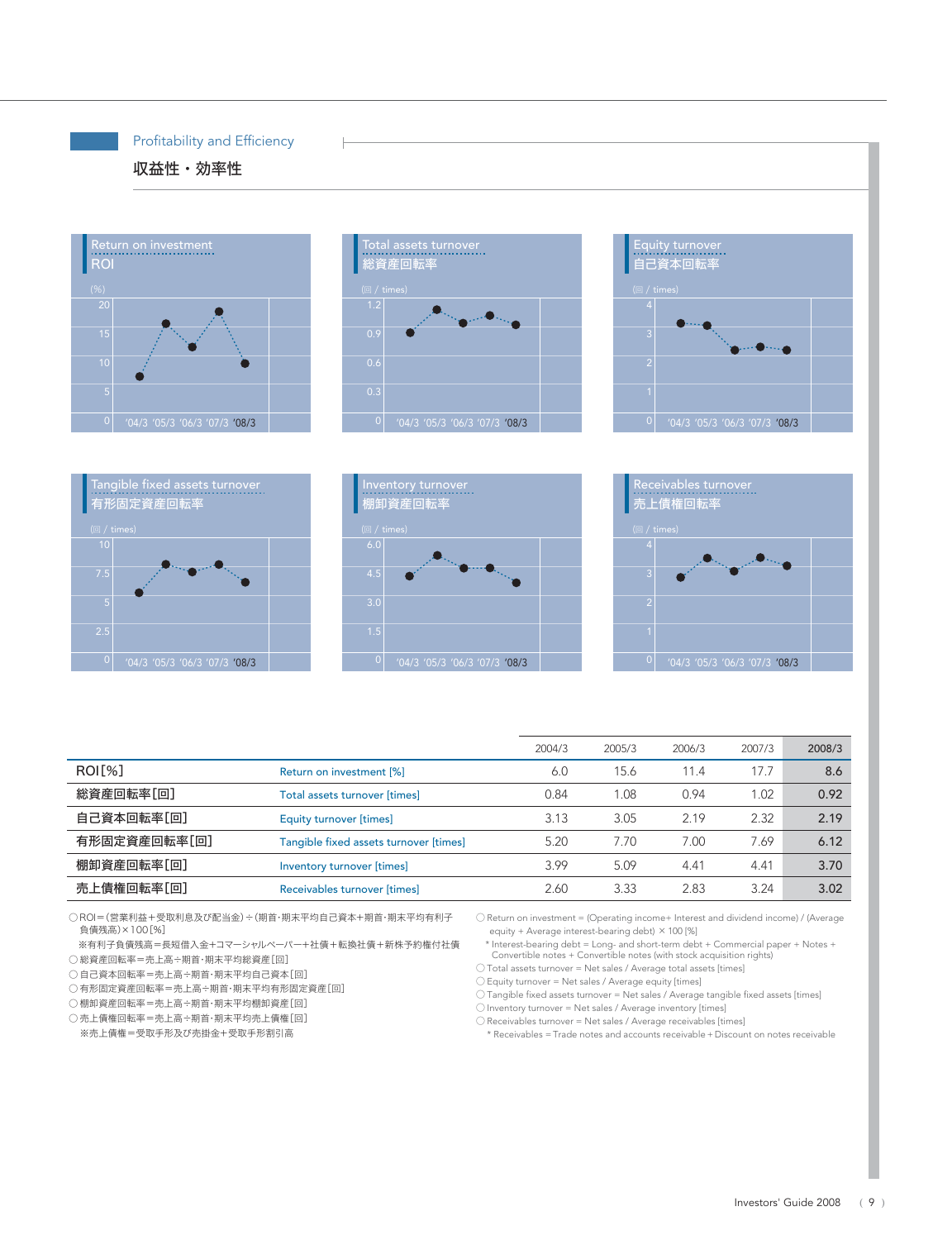# Consolidated Financial Data

財務データ



|                                                     |                                 |         | 百万円 / ¥ millions |         |         |         |  |
|-----------------------------------------------------|---------------------------------|---------|------------------|---------|---------|---------|--|
|                                                     |                                 | 2004/3  | 2005/3           | 2006/3  | 2007/3  | 2008/3  |  |
| 自己資本比率[%]                                           | Equity ratio [%]                | 32.2    | 38.7             | 46.8    | 41.6    | 41.9    |  |
| 流動資産                                                | <b>Current assets</b>           | 165,505 | 179,012          | 181.112 | 223,462 | 196,988 |  |
| 流動比率[%]                                             | Current ratio <sup>[%]</sup>    | 145.5   | 159.8            | 170.6   | 167.0   | 159.2   |  |
| 固定資産                                                | <b>Fixed assets</b>             | 75,006  | 77.385           | 89.161  | 96.056  | 94,125  |  |
| 固定長期適合率[%]                                          | Fixed asset/liability ratio [%] | 59.4    | 53.8             | 54.5    | 51.9    | 56.5    |  |
| インタレスト・カバレッジ・レシオ[倍] Interest coverage ratio [times] |                                 | 9.7     | 31.1             | 29.9    | 49.6    | 10.0    |  |
| 有利子負債残高                                             | Interest-bearing debt           | 87,364  | 65,043           | 47.588  | 48.268  | 56,924  |  |
| デット・エクイティ・レシオ[倍]                                    | Debt/equity ratio [times]       | 1.13    | 0.66             | 0.38    | 0.36    | 0.47    |  |

○ 自己資本=純資産-少数株主持分

○ 自己資本比率=自己資本÷総資産×100[%]

○ 流動比率=流動資産÷流動負債×100[%]

○ 固定長期適合率=固定資産÷(自己資本+固定負債)×100[%]

○インタレスト・カバレッジ・レシオ=(営業利益+受取利息及び配当金)÷(支払利息及び債権売

却損+コマーシャルペーパー発行利息)[倍]

○有利子負債残高=長短借入金+コマーシャルペーパー+社債+転換社債+新株予約権付社債

○デット・エクイティ・レシオ=有利子負債÷自己資本[倍]

○ Equity = Net assets – Minority interests

 $\bigcirc$  Equity ratio = Equity / Total assets  $\times$  100 [%]

○ Current ratio = Current assets / Current liabilities ×100 [%]

○ Fixed asset/liability ratio = Fixed assets / (Equity + Long-term liabilities) ×100 [%] ○ Interest coverage ratio = (Operating income + Interest and dividend income) / (Interest expenses + Commercial paper interest) [times]

○ Interest-bearing debt = Long- and short-term debt + Commercial paper + Notes + Convertible notes + Convertible notes (with stock acquisition rights)

○ Debt / equity ratio = Interest-bearing debt / equity [times]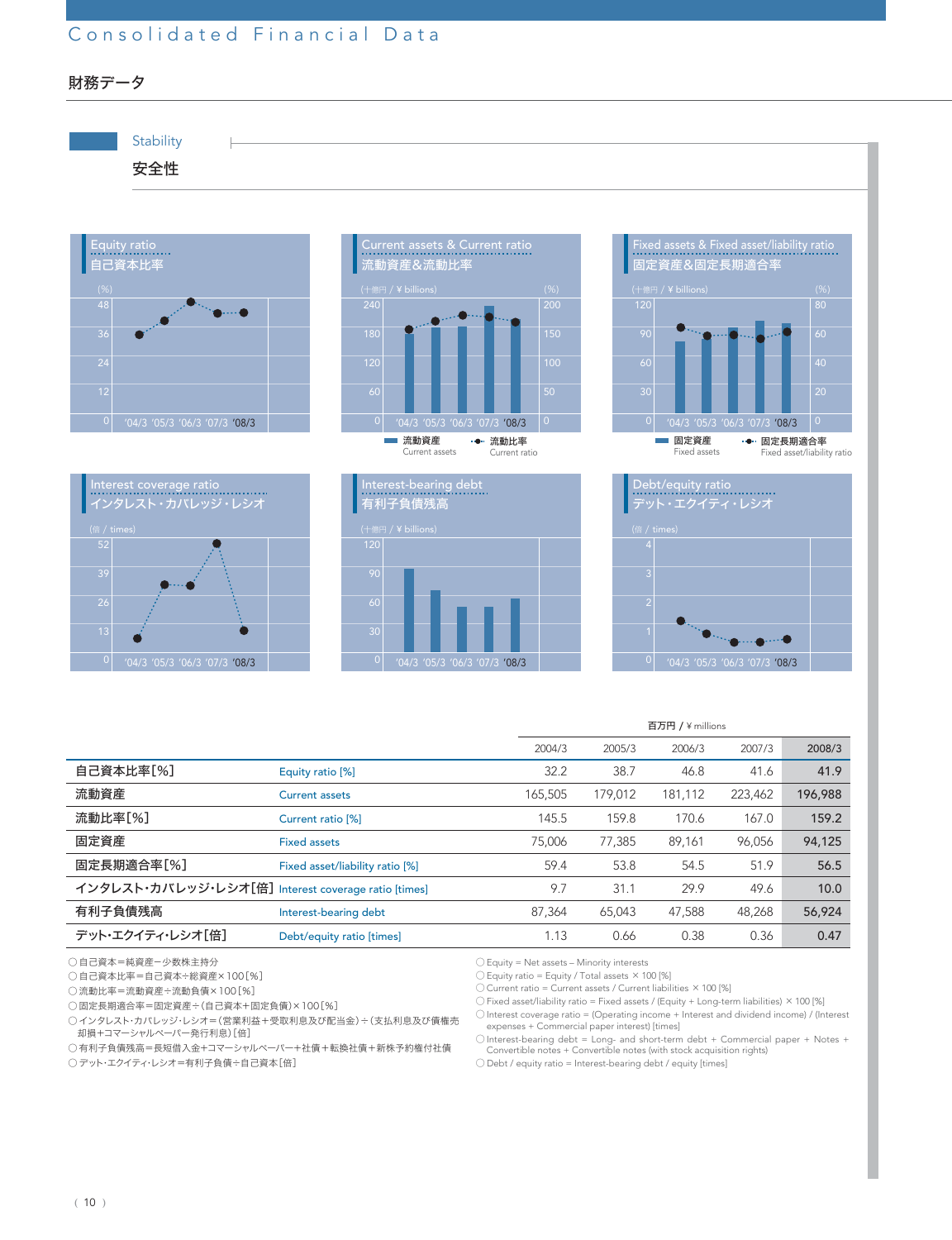### Capital Expenditures and Others

# 設備投資額その他





H









|              |                                  | 百万円 / ¥ millions |        |        |        |        |
|--------------|----------------------------------|------------------|--------|--------|--------|--------|
|              |                                  | 2004/3           | 2005/3 | 2006/3 | 2007/3 | 2008/3 |
| 設備投資額        | Capital expenditures             | 2,464            | 6,145  | 5,905  | 14,419 | 12,866 |
| 減価償却費        | Depreciation and amortization    | 3.999            | 5,944  | 3,822  | 4,113  | 5,563  |
| 研究開発費        | R&D expenses                     | 11,133           | 12,627 | 13,269 | 16,883 | 16,247 |
| 研究開発費比率[%]   | R&D expenses/net sales ratio [%] | 5.8              | 4.7    | 5.4    | 5.6    | 5.8    |
| 従業員数[人]      | Number of employees [persons]    | 4,460            | 4,547  | 4,672  | 4.798  | 5,041  |
| 従業員1人当たり売上高  | Net sales per employee           | 42.83            | 59.81  | 53.48  | 63.63  | 56.88  |
| 従業員1人当たり経常利益 | Ordinary income per employee     | 1.19             | 4.79   | 3.75   | 5.71   | 1.53   |

○ 研究開発費比率=研究開発費÷売上高×100[%]

○ R&D expenses ratio = R&D expenses / Net sales ×100 [%]

○ Net sales per employee = Net sales / Average number of employees

○ 従業員1人当たり売上高=売上高÷期首・期末平均従業員数 ○ 従業員1人当たり経常利益=経常利益÷期首・期末平均従業員数

O Ordinary income per employee = Ordinary income / Average number of employees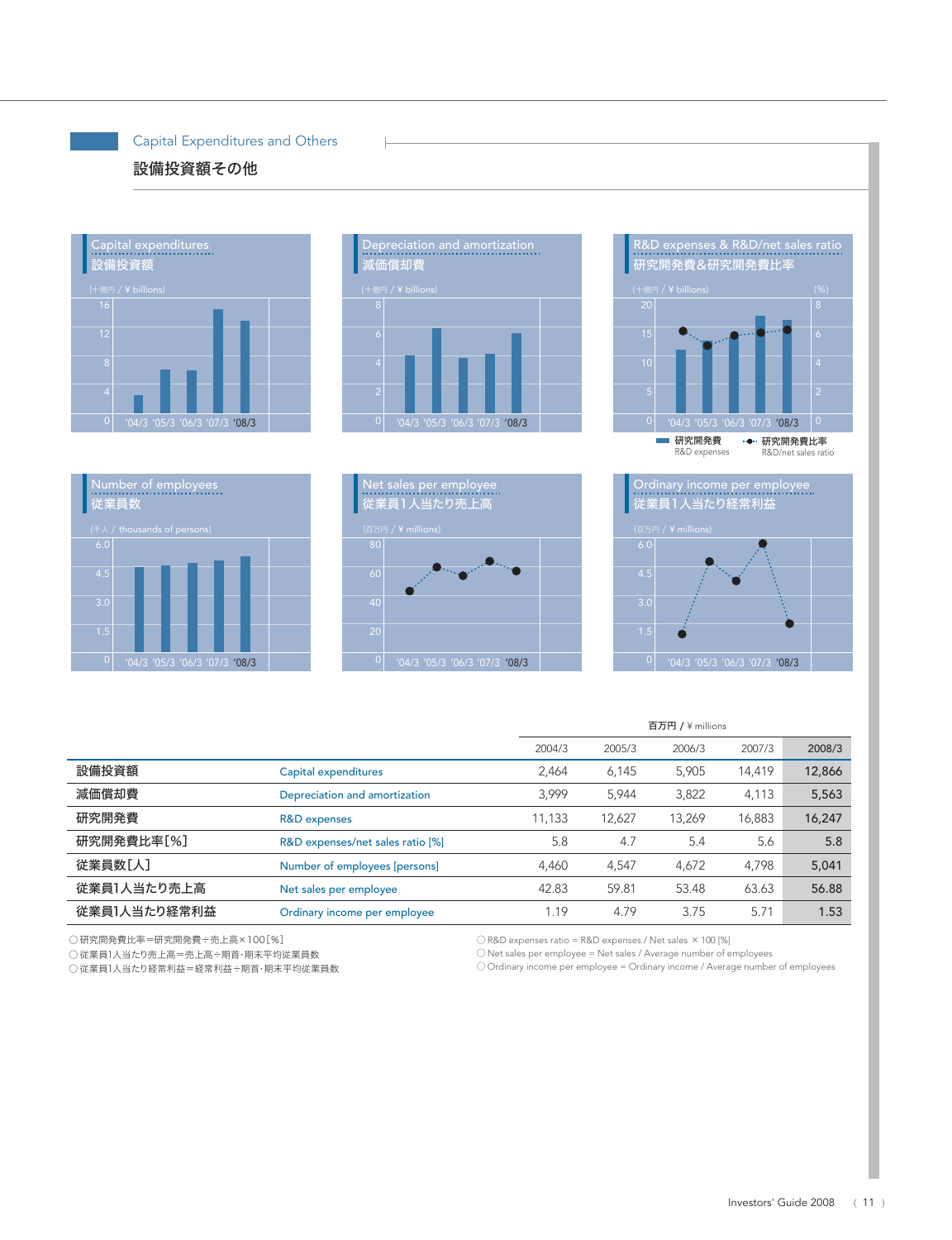# Consolidated Balance Sheets ( 6years )

# 連結貸借対照表(6年間)

|             |                                     |           |           | 百万円 / ¥ millions         |           |          |           |
|-------------|-------------------------------------|-----------|-----------|--------------------------|-----------|----------|-----------|
|             |                                     | 2003/3    | 2004/3    | 2005/3                   | 2006/3    | 2007/3   | 2008/3    |
| (資産の部)      | <b>ASSETS</b>                       |           |           |                          |           |          |           |
| 流動資産        | <b>Current assets</b>               | 149,713   | 165,505   | 179,012                  | 181,112   | 223,462  | 196,988   |
| 現金及び預金      | Cash and deposits                   | 29,284    | 32,128    | 32,792                   | 27,403    | 34,480   | 26,247    |
| 受取手形及び売掛金   | Trade notes and accounts receivable | 71,840    | 73,579    | 84,881                   | 86,174    | 97,753   | 85,793    |
| 有価証券        | Marketable securities               |           | 76        | 20                       | 20        |          |           |
| 棚卸資産        | Inventories                         | 43,170    | 53,011    | 52,721                   | 59,089    | 77,413   | 73,929    |
| 繰延税金資産      | Deferred tax assets                 | 2,622     | 3,009     | 5,405                    | 5,271     | 7,784    | 6,771     |
| その他         | Others                              | 4,255     | 5,329     | 4,369                    | 4,128     | 6,972    | 5,011     |
| 貸倒引当金       | Allowance for doubtful receivables  | (1, 459)  | (1,629)   | (1, 177)                 | (976)     | (942)    | (765)     |
|             |                                     |           |           |                          |           |          |           |
| Ⅱ 固定資産      | <b>Fixed assets</b>                 | 68,940    | 75,006    | 77,385                   | 89,161    | 96,056   | 94,125    |
| (1)有形固定資産   | Tangible fixed assets               | 38,139    | 35,627    | 34,307                   | 36,096    | 42,346   | 49,069    |
| 建物及び構築物     | <b>Buildings and structures</b>     | 54,211    | 53,534    | 50,503                   | 48,509    | 50,730   | 55,120    |
| 機械装置及び運搬具   | Machinery, equipment and vehicles   | 40,937    | 40,467    | 34,037                   | 24,487    | 25,844   | 31,030    |
| 土地          | Land                                | 9,463     | 9,396     | 9,552                    | 9,727     | 10,095   | 10,054    |
| 建設仮勘定       | Construction in progress            | 2         | 198       | 1,203                    | 1,778     | 2,043    | 1,602     |
| その他         | Others                              | 9,259     | 9,184     | 8,933                    | 8,793     | 9,703    | 10,452    |
| 減価償却累計額     | Accumulated depreciation            | (75, 736) | (77, 153) | (69, 923)                | (57, 200) | (56,070) | (59, 191) |
|             |                                     |           |           |                          |           |          |           |
| (2) 無形固定資産  | Intangible fixed assets             | 783       | 653       | 535                      | 4,860     | 3,888    | 2,988     |
| のれん         | Goodwill                            | 1         | 0         | $\overline{\phantom{m}}$ | 4,263     | 3,279    | 2,295     |
| その他         | Others                              | 782       | 652       | 535                      | 596       | 609      | 692       |
|             |                                     |           |           |                          |           |          |           |
| (3)投資その他の資産 | Investments and other assets        | 30,016    | 38,725    | 42,542                   | 48,205    | 49,820   | 42,067    |
| 投資有価証券      | Investments in securities           | 19,262    | 30,403    | 33,886                   | 44,137    | 45,720   | 35,714    |
| 長期貸付金       | Long-term loans receivable          | 185       | 193       | 221                      | 145       | 158      | 133       |
| 繰延税金資産      | Deferred tax assets                 | 6,736     | 4,207     | 4,989                    | 364       | 521      | 2,516     |
| その他         | Others                              | 4,496     | 4,316     | 3,709                    | 4,024     | 3,706    | 3,846     |
| 貸倒引当金       | Allowance for doubtful accounts     | (663)     | (395)     | (264)                    | (466)     | (286)    | (143)     |
|             |                                     |           |           |                          |           |          |           |
|             |                                     |           |           |                          |           |          |           |
| 資産合計        | <b>Total assets</b>                 | 218,653   | 240,512   | 256,397                  | 270,273   | 319,518  | 291,114   |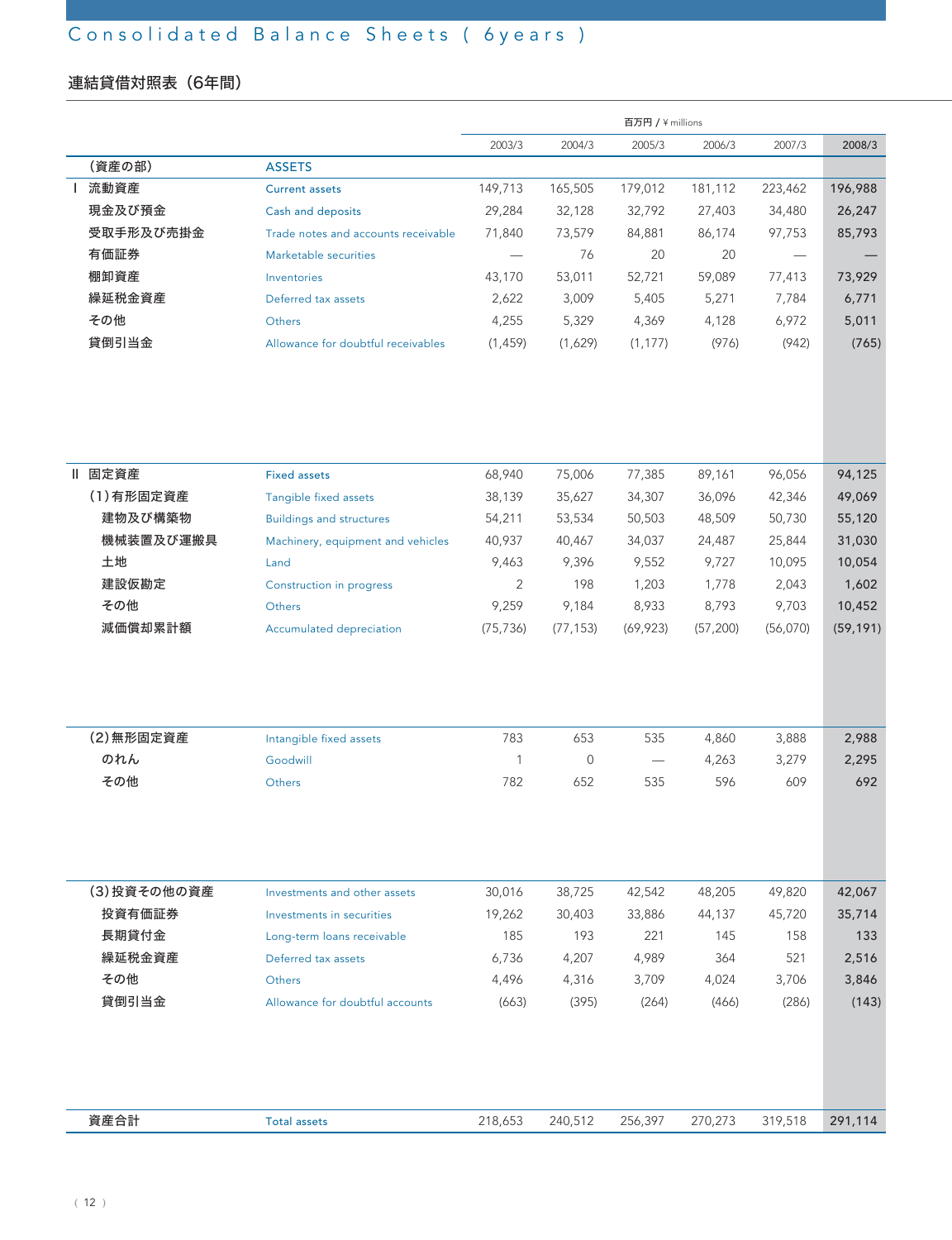|              |                        |                                                                           |                          |          | 百万円 / ¥ millions |                          |                          |           |
|--------------|------------------------|---------------------------------------------------------------------------|--------------------------|----------|------------------|--------------------------|--------------------------|-----------|
|              |                        |                                                                           | 2003/3                   | 2004/3   | 2005/3           | 2006/3                   | 2007/3                   | 2008/3    |
|              | (負債の部)                 | <b>LIABILITIES</b>                                                        |                          |          |                  |                          |                          |           |
| $\mathbf{L}$ | 流動負債                   | <b>Current liabilities</b>                                                | 116,898                  | 113,771  | 111,998          | 106,134                  | 133,783                  | 123,702   |
|              | 支払手形及び買掛金              | Notes and accounts payable                                                | 29,723                   | 48,736   | 54,223           | 55,787                   | 83,396                   | 74,546    |
|              | 短期借入金                  | Short-term debt                                                           | 36,875                   | 33,980   | 27,475           | 10,891                   | 84                       | 12,252    |
|              | 一年以内返済予定の長期借入金         | Current portion of long-term debt                                         | 14,752                   | 8,283    | 2,765            | 3,931                    | 4,283                    | 4,028     |
|              | 一年以内償還予定の社債            | Current portion of notes                                                  | 20,000                   |          | 3,000            | 8,000                    |                          |           |
|              | 一年以内償還予定の転換社債          | Current portion of convertible notes                                      |                          | 5,936    |                  |                          |                          |           |
|              | 一年以内償還予定の新株予約権付社債      | Current portion of convertible notes<br>(with stock acquisition rights)   |                          |          |                  | 91                       |                          |           |
|              | コマーシャルペーパー             | Commercial paper                                                          | $\overline{\phantom{m}}$ | 1,000    |                  |                          | $\overline{\phantom{0}}$ |           |
|              | 未払法人税等                 | Accrued income taxes                                                      | 843                      | 1,059    | 2,820            | 2,755                    | 12,532                   | 2,174     |
|              | 設備関係支払手形               | Notes payable on capital expenditure                                      | 119                      | 178      | 579              | 1,715                    | 5,604                    | 2,611     |
|              | 製品保証引当金                | Accrued product warranty costs                                            |                          |          | 2,130            | 2,158                    | 3,712                    | 4,101     |
|              | 役員賞与引当金                | Accrued bonuses to directors                                              |                          |          |                  |                          | 86                       | 95        |
|              | ブラウン管用マスク事業整理<br>損失引当金 | Reserve for loss on withdrawal from<br>the CRT mask business              |                          |          | 1,773            |                          |                          |           |
|              | その他                    | Others                                                                    | 14,583                   | 14,595   | 17,231           | 20,803                   | 24,083                   | 23,891    |
| Ш.           | 固定負債                   | Long-term liabilities                                                     | 55,986                   | 48,749   | 44,632           | 37,082                   | 51,957                   | 44,537    |
|              | 社債                     | <b>Notes</b>                                                              |                          | 11,000   | 8,000            |                          | 17,000                   | 17,000    |
|              | 転換社債                   | Convertible notes                                                         | 20,000                   |          |                  |                          |                          |           |
|              | 新株予約権付社債               | Convertible notes (with stock<br>acquisition rights)                      | 13,804                   | 20,808   | 20,426           | 15,000                   | 14,999                   | 14,999    |
|              | 長期借入金                  | Long-term debt                                                            | 13,687                   | 6,355    | 3,377            | 9,674                    | 11,901                   | 8,645     |
|              | 退職給付引当金                | Accrued pension and severance cost                                        | 7,873                    | 9,859    | 11,510           | 10,095                   | 7,352                    | 1,497     |
|              | 役員退職引当金                | Allowance for retirement benefits for<br>directors and corporate auditors | 380                      | 396      | 377              | 117                      | 131                      | 152       |
|              | 債務保証損失引当金              | Reserve for loss on quarantees                                            | 205                      | 269      | 276              | 154                      | 112                      | 84        |
|              | 土壌浄化対策引当金              | Reserve for soil decontamination costs                                    |                          |          | 624              | 556                      | —                        |           |
|              | 繰延税金負債                 | Deferred tax liabilities                                                  |                          |          |                  | 1,049                    |                          |           |
|              | その他                    | Others                                                                    | 34                       | 60       | 39               | 434                      | 460                      | 2,158     |
|              | 負債の部合計                 | <b>Total liabilities</b>                                                  | 172,884                  | 162,520  | 156,631          | 143,216                  | 185,740                  | 168,239   |
|              | 少数株主持分                 | <b>Minority interests</b>                                                 | 668                      | 557      | 547              | 629                      |                          |           |
|              | (純資産の部)                | <b>NET ASSETS</b>                                                         |                          |          |                  |                          |                          |           |
| I.           | 資本金                    | Common stock                                                              | 37,142                   | 48,172   | 51,331           | 53,998                   | 54,044                   | 54,044    |
|              | 資本剰余金                  | Capital surplus                                                           | 15,335                   | 26,365   | 27,463           | 30,131                   | 30,177                   | 30,176    |
|              | Ⅲ 利益剰余金                | Retained earnings                                                         | (1, 313)                 | 3,513    | 19,283           | 32,536                   | 48,497                   | 49,389    |
|              | IV 自己株式                | <b>Treasury stock</b>                                                     | (89)                     | (192)    | (231)            | (904)                    | (7, 918)                 | (12, 238) |
|              | その他有価証券評価差額金           | Net unrealized holding gains (losses)<br>on securities                    | (456)                    | 6,116    | 7,284            | 15,038                   | 11,193                   | 6,347     |
|              | VI 繰延ヘッジ損益             | Deferred hedge income and loss                                            |                          |          |                  |                          | (12)                     | (6)       |
|              | Ⅶ 為替換算調整勘定             | Foreign currency translation adjustments                                  | (5, 516)                 | (6, 541) | (5, 913)         | (4, 372)                 | (2,921)                  | (5,619)   |
|              | Ⅷ 少数株主持分               | Minority interests                                                        |                          |          |                  | $\overline{\phantom{0}}$ | 716                      | 781       |
|              | 純資産合計                  | Total net assets                                                          | 45,100                   | 77,434   | 99,218           | 126,427                  | 133,778                  | 122,874   |
|              | 負債、純資産合計               | Total liabilities and net assets                                          | 218,653                  | 240,512  | 256,397          | 270,273                  | 319,518                  | 291,114   |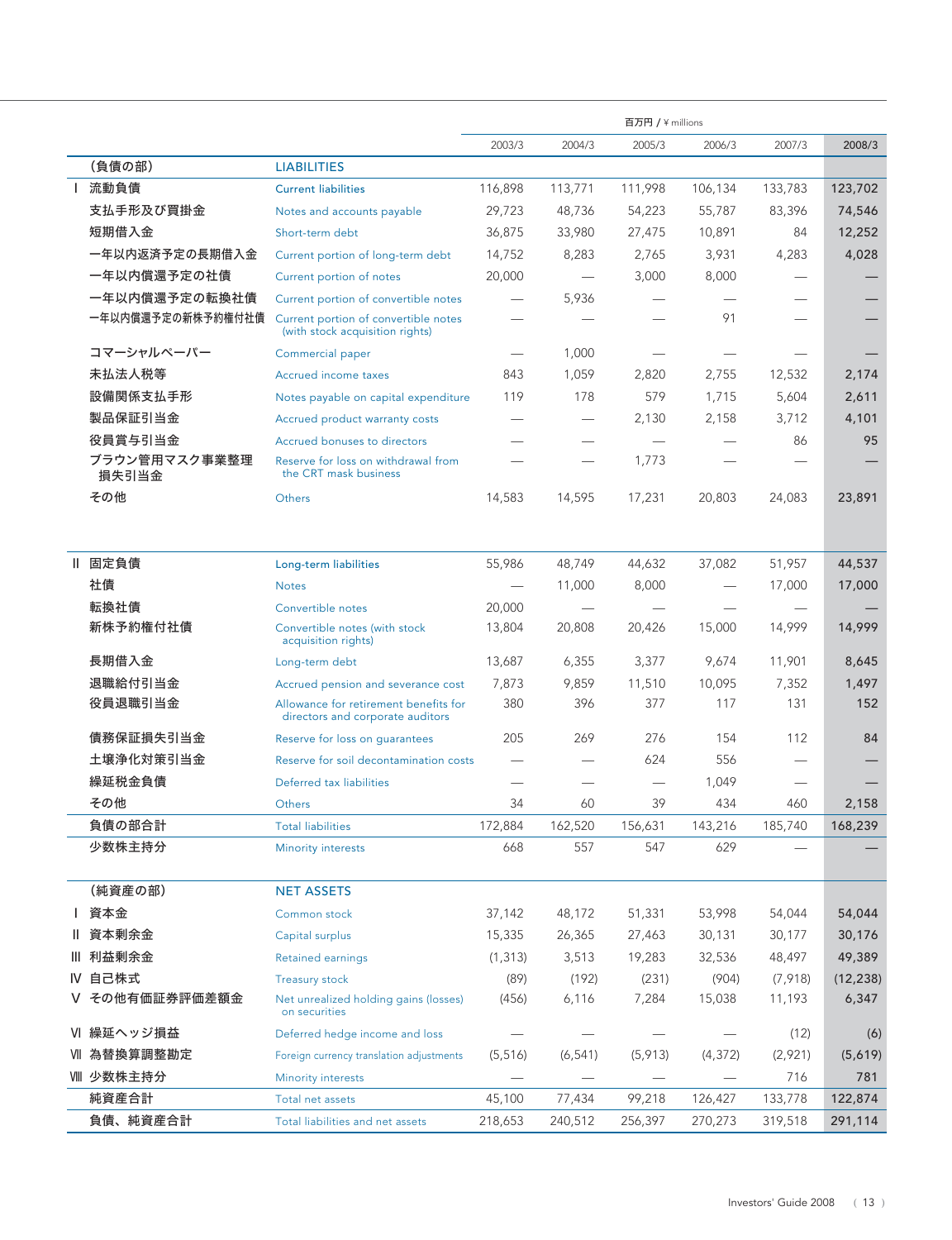# 連結損益計算書(6年間)

|   |                 |                                                                         | 百万円 / ¥ millions |                               |         |         |          |         |
|---|-----------------|-------------------------------------------------------------------------|------------------|-------------------------------|---------|---------|----------|---------|
|   |                 |                                                                         | 2003/3           | 2004/3                        | 2005/3  | 2006/3  | 2007/3   | 2008/3  |
|   | 売上高             | Net sales                                                               | 167,941          | 191,939                       | 269,340 | 246,533 | 301,311  | 279,816 |
|   | 電子工業用機器         | Electronic equipment and components                                     | 115,752          | 139,063                       | 212,967 | 187,039 | 236,521  | 214,349 |
|   | 画像情報処理機器        | Graphic arts equipment                                                  | 50.399           | 51,432                        | 55.089  | 58,080  | 62.467   | 62,927  |
|   | その他             | Other                                                                   | 1.790            | 1,442                         | 1,284   | 1,414   | 2,321    | 2,538   |
|   | Ⅱ 売上原価          | Cost of sales                                                           | 121,056          | 135,405                       | 190.643 | 173,636 | 211,164  | 208,268 |
|   | 割賦販売調整前売上総利益    | Gross profit before adjustment of installment sales                     | 46,885           | 56,533                        | 78,697  | 72,897  | 90,147   | 71,547  |
|   | 割賦販売調整高         | Installment sales adjustments                                           | 21               | 16                            | 4       | 7       | 5        | 2       |
|   | 売上総利益           | Gross profit                                                            | 46,906           | 56,550                        | 78,701  | 72,905  | 90,152   | 71,550  |
|   | Ⅲ 販売費及び一般管理費    | Selling, general and administrative expenses                            | 43,681           | 46,950                        | 53,409  | 54,338  | 59,611   | 56,922  |
|   | 営業利益            | <b>Operating income</b>                                                 | 3,224            | 9,599                         | 25,291  | 18,567  | 30,541   | 14,627  |
|   | IV 営業外収益        | Nonoperating income                                                     | 1,377            | 1,356                         | 1,696   | 1,850   | 2,435    | 2,732   |
|   | 受取利息及び配当金       | Interest and dividend income                                            | 412              | 316                           | 420     | 723     | 862      | 937     |
|   | 為替差益            | Exchange gain on foreign currency transactions                          |                  | $\overbrace{\phantom{12333}}$ | 109     | 220     |          |         |
|   | その他             | Other                                                                   | 965              | 1,040                         | 1,166   | 905     | 1,572    | 1,795   |
| V | 営業外費用           | Nonoperating expenses                                                   | 6,026            | 5,644                         | 5,418   | 3,138   | 5,950    | 9,819   |
|   | 支払利息及び債権売却損     | Interest expense                                                        | 1,978            | 1,532                         | 821     | 637     | 680      | 1,099   |
|   | 持分法による投資損失      | Equity in losses of affiliates                                          | 42               | 11                            | 444     | 718     | 1,495    | 3,041   |
|   | 為替差損            | Exchange loss on foreign currency transactions                          | 1,181            | 1,589                         |         |         | 688      | 1,930   |
|   | その他             | Other                                                                   | 2,824            | 2,510                         | 4,151   | 1.782   | 3,086    | 3,747   |
|   | 経常利益(損失)        | Ordinary income (loss)                                                  | (1, 424)         | 5,311                         | 21,570  | 17,279  | 27,026   | 7,540   |
|   | VI 特別利益         | <b>Extraordinary income</b>                                             | 2,335            | 591                           | 85      | 3,983   | 3,389    | 1,469   |
|   | VII 特別損失        | <b>Extraordinary expenses</b>                                           | 4,732            | 2,070                         | 9,125   | 93      | 267      | 69      |
|   | 税金等調整前当期純利益(損失) | Income (loss) before income taxes                                       | (3,821)          | 3,833                         | 12,530  | 21,169  | 30,147   | 8,940   |
|   | 法人税、住民税及び事業税    | Income taxes-current                                                    | 858              | 1,244                         | 3,087   | 3,447   | 12,990   | 2,991   |
|   | 法人税等調整額         | Income taxes-deferred                                                   | (1,320)          | (2, 164)                      | (3,917) | 2,494   | (1, 383) | 1,288   |
|   | 少数株主利益(損失)      | Minority interests in net income (loss) of<br>consolidated subsidiaries | 106              | (97)                          | (1,094) | (8)     | 89       | 82      |
|   | 当期純利益(損失)       | Net income (loss)                                                       | (3, 465)         | 4,850                         | 14,454  | 15,236  | 18,451   | 4,577   |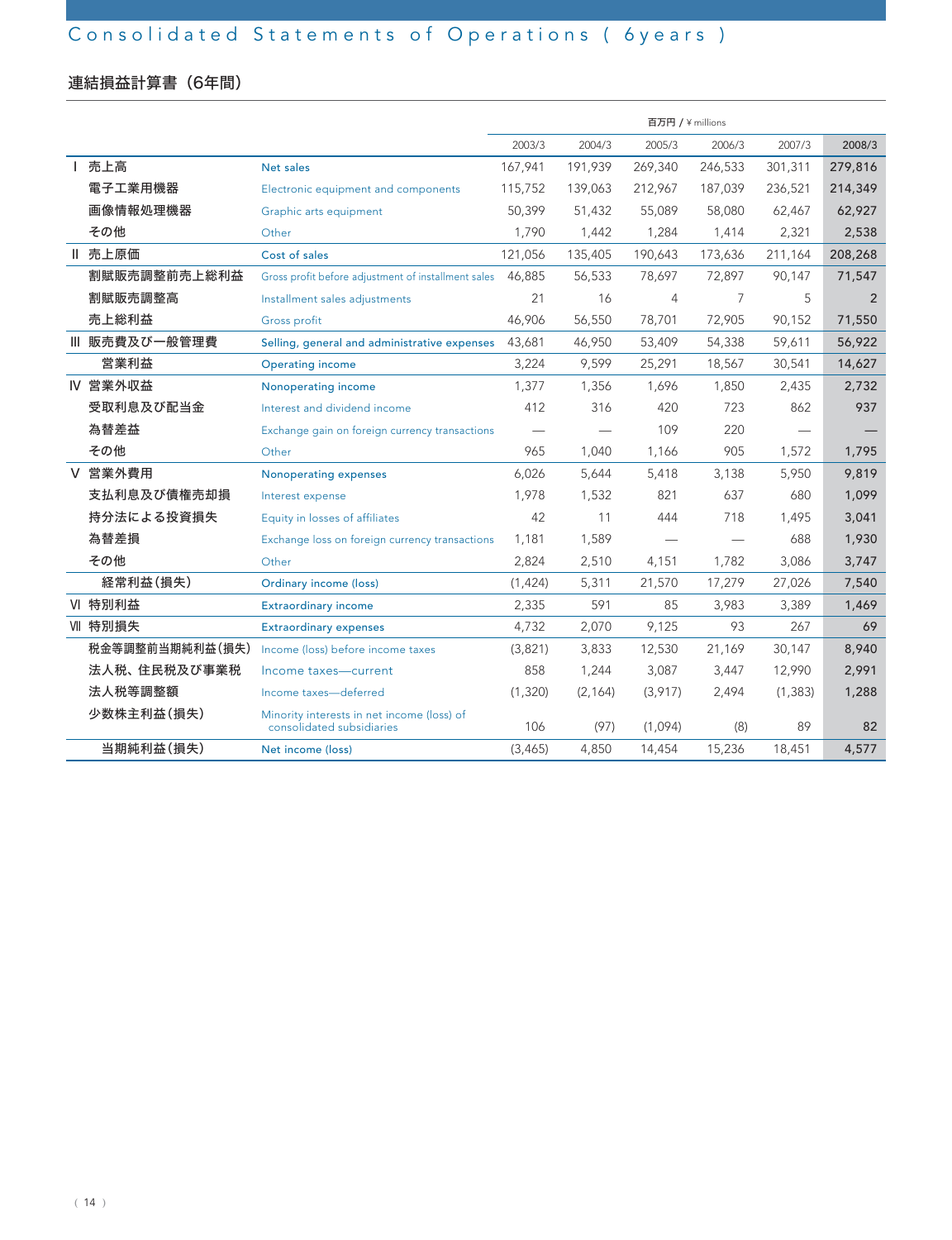# 連結キャッシュ・フロー計算書 (3年間)

|                     |                                                                                   | 百万円 / ¥ millions         |           |                |
|---------------------|-----------------------------------------------------------------------------------|--------------------------|-----------|----------------|
|                     |                                                                                   | 2006/3                   | 2007/3    | 2008/3         |
| 営業活動によるキャッシュ・フロー    | Cash flows from operating activities                                              |                          |           |                |
| 税金等調整前当期純利益         | Income before income taxes                                                        | 21,169                   | 30,147    | 8,940          |
| 減価償却費               | Depreciation and amortization                                                     | 3,822                    | 4,113     | 5,563          |
| のれん償却額              | Amortization of goodwill                                                          | 655                      | 983       | 994            |
| 持分法による投資損益          | Equity in losses of affiliates                                                    | 718                      | 1,495     | 3,041          |
| 投資有価証券評価損           | Loss on investments in securities                                                 | $\overline{2}$           | 259       | 61             |
| 固定資産除却損             | Loss on disposal of property, plant and equipment                                 | 295                      | 794       | 106            |
| 投資有価証券売却益           | Gain on sale of investments in securities                                         | (2,790)                  | (1, 599)  | (33)           |
| 投資有価証券売却損           | Loss on sale of investments in securities                                         |                          |           | $\overline{7}$ |
| 退職給付引当金の減少額         | Decrease in accrued pension and severance costs                                   | (1,426)                  | (2,746)   | (1,763)        |
| 役員賞与引当金の増加額         | Increase in accrued bonuses to directors                                          |                          | 86        | 9              |
| 退職金制度変更益            | Gain on revision of retirement benefit plan                                       |                          |           | (468)          |
| 製品保証引当金の増減額(減少)     | Increase (decrease) in accrued product warranty costs                             | (42)                     | 1,536     | 472            |
| 土壌浄化対策引当金の減少額       | Decrease in reserve for soil decontamination costs                                | (68)                     | (556)     |                |
| 受取利息及び受取配当金         | Interest and dividend income                                                      | (723)                    | (862)     | (937)          |
| 支払利息                | Interest expense                                                                  | 514                      | 521       | 819            |
| 社債発行費               | <b>Bond issue costs</b>                                                           | $\overline{\phantom{0}}$ | 100       |                |
| 売上債権の増減額(増加)        | (Increase) decrease in trade notes and accounts receivable                        | (454)                    | (16, 383) | 11,317         |
| 棚卸資産の増減額(増加)        | (Increase) decrease in inventories                                                | (4,612)                  | (19, 210) | 1,553          |
| その他流動資産の増減額(増加)     | (Increase) decrease in other current assets                                       | (714)                    | (2,766)   | 1,879          |
| 仕入債務の増減額(減少)        | Increase (decrease) in notes and accounts payable                                 | 985                      | 27,333    | (8,698)        |
| 未払費用の増加額            | Increase in accrued expenses                                                      | 27                       | 742       | 770            |
| その他流動負債の増減額(減少)     | Increase (decrease) in other current liabilities                                  | 2,322                    | 2,600     | (1,671)        |
| その他一純額              | Other, net                                                                        | (49)                     | 72        | (287)          |
| 小計                  | Subtotal                                                                          | 19,632                   | 26,662    | 21,676         |
| 利息及び配当金の受取額         | Interest and dividends received                                                   | 717                      | 857       | 935            |
| 利息の支払額              | Interest paid                                                                     | (498)                    | (476)     | (792)          |
| ブラウン管用マスク事業整理費用の支払額 | Payment of expense on withdrawal from the CRT mask business                       | (1,606)                  |           |                |
| 確定拠出年金制度への移行に伴う拠出額  | Contribution in connection with the shift to a defined contribution pension plan  |                          |           | (923)          |
| 法人税等の支払額            | Income taxes paid                                                                 | (3, 338)                 | (3, 399)  | (12,961)       |
| 営業活動によるキャッシュ・フロー    |                                                                                   | 14,906                   | 23,644    | 7,934          |
| Ⅱ 投資活動によるキャッシュ・フロー  | Net cash provided by operating activities<br>Cash flows from investing activities |                          |           |                |
| 定期預金の純増減額 (増加)      | (Increase) decrease in time deposits, net                                         | 8                        | (305)     | (847)          |
| 有形固定資産の取得による支出      | Acquisition of property, plant and equipment                                      | (4,653)                  | (10, 358) | (14, 644)      |
| 有形固定資産の売却による収入      | Proceeds from sale of property, plant and equipment                               | 116                      | 217       | 179            |
| 有価証券の売却による収入        | Proceeds from sale of short-term investments in securities                        | 20                       | 20        |                |
| 投資有価証券の取得による支出      | Purchase of investments in securities                                             | (1,708)                  | (959)     | (1, 237)       |
| 投資有価証券の売却による収入      | Proceeds from sales of investments in securities                                  | 4,140                    | 2,365     | 545            |
| 投資有価証券の償還による収入      | Proceeds from redemption of investments in securities                             | 716                      |           |                |
| 新規連結子会社の取得による支出     | Acquisition of a newly consolidated subsidiary                                    | (5,738)                  |           | (30)           |
| その他一純額              |                                                                                   | (383)                    | 499       | (474)          |
| 投資活動によるキャッシュ・フロー    | Other, net<br>Net cash used in investing activities                               | (7, 482)                 | (8, 518)  | (16, 509)      |
| Ⅲ 財務活動によるキャッシュ・フロー  |                                                                                   |                          |           |                |
| 短期借入金の純増減額(減少)      | Cash flows from financing activities<br>Increase (decrease) in short-term debt    |                          | (10, 806) |                |
| 長期借入による収入           | Proceeds from long-term debt                                                      | (16, 581)                | 7,100     | 12,194<br>900  |
| 長期借入金の返済による支出       |                                                                                   | 11,330<br>(3,866)        |           |                |
| 社債の発行による収入          | Repayment of long-term debt                                                       |                          | (4,521)   | (4, 411)       |
|                     | Proceeds from issuance of notes                                                   |                          | 16,899    |                |
| 社債の償還による支出          | Redemption of notes                                                               | (3,000)                  | (8,000)   |                |
| 自己株式の純増加額           | Increase in treasury stock                                                        | (673)                    | (7, 013)  | (4, 321)       |
| 少数株主からの払込による収入      | Contribution from a minority interest shareholder                                 | 1,176                    |           |                |
| 配当金の支払額             | Cash dividends paid                                                               | (1,820)                  | (2,524)   | (3,681)        |
| 少数株主への配当金の支払額       | Cash dividends paid to minority interests                                         | (6)                      | (8)       | (11)           |
| 財務活動によるキャッシュ・フロー    | Net cash provided by (used in) financing activities                               | (13, 441)                | (8, 874)  | 669            |
| Ⅳ 現金及び現金同等物に係る換算差額  | Effect of exchange rate changes on cash and cash equivalents                      | 616                      | 494       | (1, 103)       |
| Ⅴ 現金及び現金同等物の増減額(減少) | Net increase (decrease) in cash and cash equivalents                              | (5,401)                  | 6,745     | (9,010)        |
| Ⅵ 現金及び現金同等物の期首残高    | Cash and cash equivalents at beginning of year                                    | 32,646                   | 27,244    | 33,990         |
| Ⅶ 現金及び現金同等物の期末残高    | Cash and cash equivalents at end of year                                          | 27,244                   | 33,990    | 24,980         |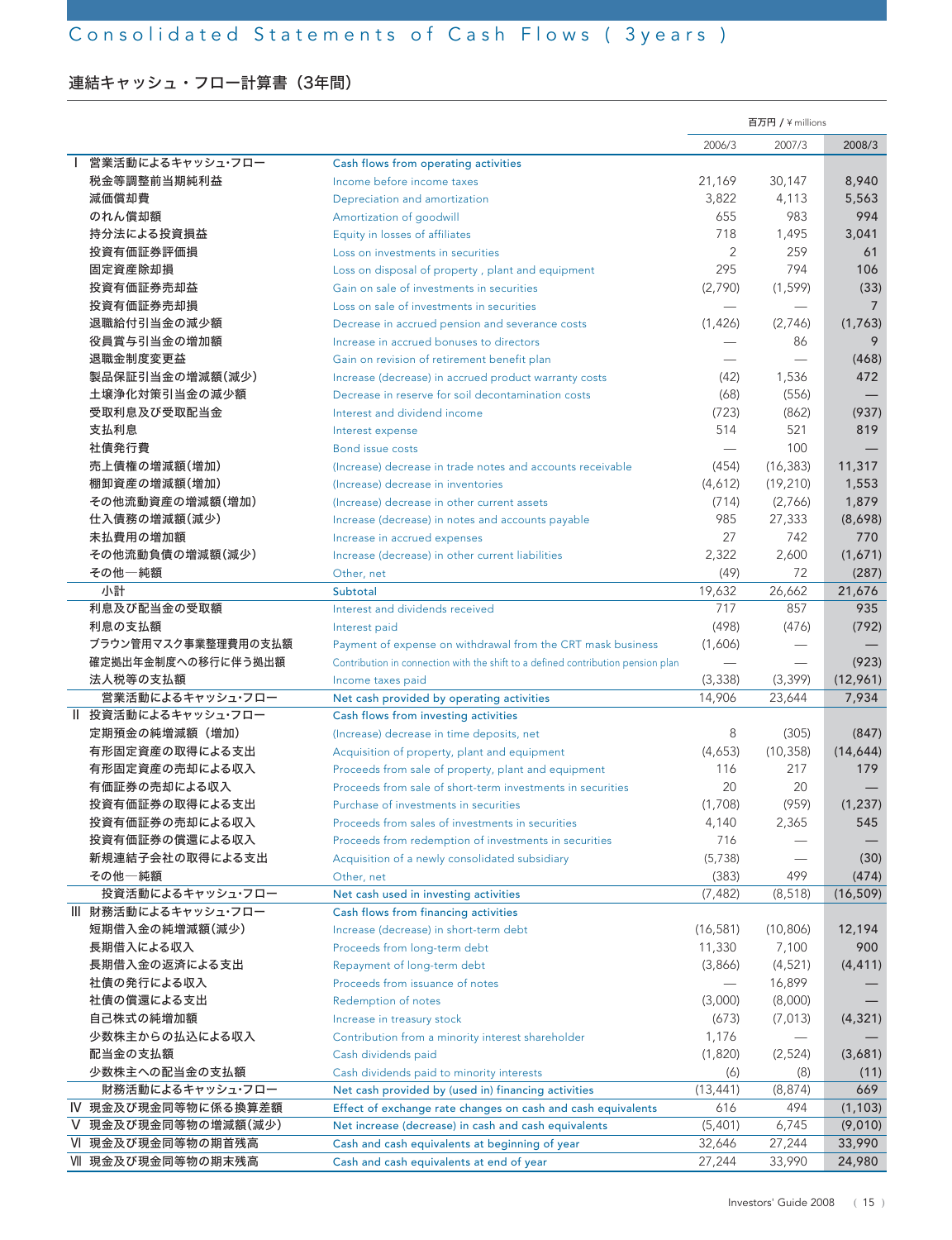### 投資指標



(倍 / times)

. . . . . . . . . . . .

Net assets per share & Price to book value ratio 1株当たり当期純資産額&PBR



Cash flow per share & Price to cash flow ratio 1株当たりキャッシュ・フロー&PCFR





|                    |                                          | 2004/3 | 2005/3 | 2006/3 | 2007/3 | 2008/3 |
|--------------------|------------------------------------------|--------|--------|--------|--------|--------|
| 1株当たり当期純利益         | Net income per share                     | 23.04  | 59.88  | 60.66  | 74.05  | 18.81  |
| PER <sup>[倍]</sup> | Price to earnings ratio [times]          | 31.94  | 12.11  | 20.56  | 12.03  | 22.28  |
| 1株当たり純資産額          | Net assets per share                     | 334.93 | 408.03 | 500.44 | 542.13 | 514.26 |
| PBR[倍]             | Price to book value ratio [times]        | 2.20   | 1.78   | 2.49   | 1.64   | 0.81   |
| 1株当たりキャッシュ・フロー     | Cash flow per share                      | 42.46  | 85.47  | 76.26  | 90.56  | 41.67  |
| PCFR[倍]            | Price to cash flow ratio [times]         | 17.42  | 8.48   | 16.35  | 9.84   | 10.05  |
| 償却前営業利益[百万円]       | <b>EBITDA [¥ million]</b>                | 13.599 | 31.236 | 22,390 | 34,654 | 20,191 |
| <b>EBITDA倍率「倍]</b> | <b>EV/EBITDA</b> [times]                 | 16.6   | 6.7    | 15.0   | 6.7    | 6.5    |
| 1株当たり配当金           | Cash dividends per share (consolidated)  | 3.00   | 7.50   | 10.00  | 15.00  | 10.00  |
| 配当性向[%]            | Dividend payout ratio [%] (consolidated) | 13.02  | 12.53  | 16.49  | 20.26  | 53.16  |
| 純資産配当率[%]          | Dividends on equity [%] (consolidated)   | 1.05   | 2.02   | 2.20   | 2.88   | 1.89   |
|                    |                                          |        |        |        |        |        |

○1株当たり当期純利益=当期純利益÷期中平均発行済株式総数

償却前営業利益 →→・EBITDA倍率

'04/3 '05/3 '06/3 '07/3 '08/3

EBITDA

(十億円 / ¥ billions) 40 30 20 10  $\Omega$ 

●

EBITDA & EV/EBITDA 償却前営業利益&EBITDA倍率

EV/EBITDA

○ PER=期末株価÷1株当たり当期純利益[倍]

○1株当たり純資産額=期末自己資本÷期末発行済株式総数

○ PBR=期末株価÷1株当たり自己資本[倍]

○1株当たりキャッシュ・フロー=(当期純利益+減価償却費)÷期中平均発行済株式総数

○ PCFR=期末株価÷1株当たりキャッシュ・フロー[倍]

○ 償却前営業利益=営業利益+減価償却費

○ EBITDA倍率=EV÷償却前営業利益

※EV(企業価値)=株式時価総額+有利子負債残高+少数株主持分-現金預金-有価証券

○ 配当性向(連結)=1株当たり配当金÷1株当たり当期純利益×100[%]

○ 純資産配当率(連結)=1株当たり配当金÷期中平均1株当たり連結純資産×100[%]

○ Net income per share = Net income / Average number of shares outstanding in each fiscal period

円、償却前営業利益を除く / ¥ except for EBITDA

○ PER = Stock price at fiscal year-end / Net income per share [times]

○ Book value per share = Equity / Number of shares outstanding at fiscal year-end

○ PBR = Stock price at fiscal year-end / Book value per share [times]

○ Cash flow per share = (Net income + Depreciation and Amortization) / Average number of shares outstanding in each fiscal period

○ PCFR = Stock price at fiscal year-end / Cash flow per share [times]

○ EBITDA = EV / (Operating income + Depreciation and amortization)

\*Enterprise value (EV) = (Market value + Interest-bearing debt + Minority shareholders' equity – cash and deposits – Marketable securities)

○ Dividend payout ratio (Consolidated) = Cash dividends per share / Net income per share × 100 [%]

○ Dividend on net assets (Consolidated) = Cash dividends per share / Period average consolidated net assets per share  $\times$  100 [%]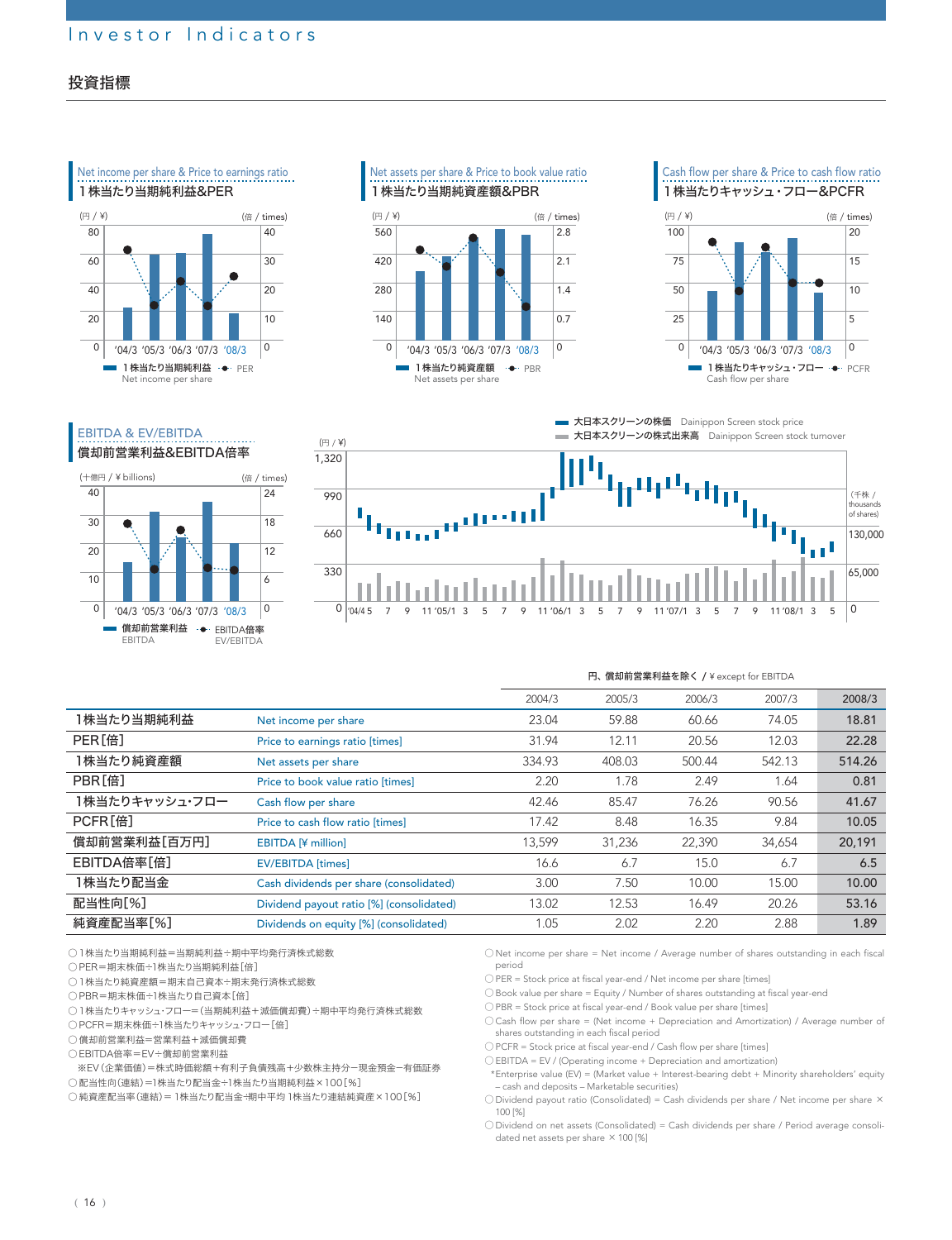#### 株主情報



※1 所有数別分布状況には、保管振替機構名義株式、 自己名義株式は含まれていません。

※1 Breakdown by size of holdings does not include shares held in the name of stock transfer agents or treasury stock.

| <b>Principal Shareholders</b><br>大株主 | Name                                                      | 所有株式数「千株]<br>Number of shares<br>[thousands] | 発行済株式総数に対する<br>所有株式数の割合[%]<br>Percentage of total equity [%] |
|--------------------------------------|-----------------------------------------------------------|----------------------------------------------|--------------------------------------------------------------|
| 日本マスタートラスト信託銀行株式会社(信託口)              | The Master Trust Bank of Japan, Ltd.(Accounting in trust) | 22,200                                       | 8.74                                                         |
| 日本トラスティ・サービス信託銀行株式会社(信託口)            | Japan Trustee Services Bank, Ltd. (Accounting in trust)   | 14,699                                       | 5.78                                                         |
| 日本生命保険相互会社                           | Nippon Life Insurance Company                             | 11,301                                       | 4.45                                                         |
| ビービーエイチ ルクス フィデリティ ファンズ ジャパンファンド     | BBH(LUX)Fidelity Funds-Japan Fund                         | 8,115                                        | 3.19                                                         |
| 株式会社京都銀行                             | The Bank of Kyoto, Ltd.                                   | 6.730                                        | 2.65                                                         |
| 資産管理サービス信託銀行株式会社(年金信託口)              | Trust&Custody Services Bank, Ltd.(Pension account)        | 4,926                                        | 1.93                                                         |
| ザ チェース マンハッタンバンク 385036              | The Chase Manhattan Bank 385036                           | 4,787                                        | 1.88                                                         |
| 株式会社りそな銀行                            | Resona Bank, Limited                                      | 4,562                                        | 1.79                                                         |
| 株式会社滋賀銀行                             | The Shiga Bank, Ltd.                                      | 4,241                                        | 1.67                                                         |
| 株式会社三菱東京UFJ銀行                        | The Bank of Tokyo-Mitsubishi UFJ, Ltd.                    | 3,823                                        | 1.50                                                         |
| 計                                    | Total                                                     | 85,387                                       | 33.62                                                        |

(注)当社は自己株式16,560,577株(6.52%)を保有しておりますが、上記大株主からは除いており ます。 (Note) While the Company holds 16,560,577 shares (6.52%) in treasury stock,this is not included in the above list of principle shareholders.

Corporate Data

#### 会社概要

| 会社名                    | 大日本スクリーン製造株式会社                                          |
|------------------------|---------------------------------------------------------|
| 設立                     | 1943年10月11日                                             |
| 代表者<br>(2008年6月26日現在)  | 取締役会長 最高経営責任者(CEO) 石田<br>明<br>取締役社長 最高執行責任者 (COO) 橋本 正博 |
| 資本金                    | 540億44百万円(2008年3月31日現在)                                 |
| 従業員数<br>(2008年3月31日現在) | 2.268名(単独)5.041名(連結)                                    |
| 本社                     | 〒602-8585<br>京都市上京区堀川通寺之内上る4丁目<br>天神北町1番地の1             |
| <b>TEL</b>             | 075-414-7111                                            |
| <b>FAX</b>             | 075-451-9603                                            |
| E-mail                 | synchronize@screen.co.jp                                |
| Home Page              | http://www.screen.co.jp/                                |

General Information

株式メモ

決算期:3月31日 定時株主総会開催月:毎年6月 上場証券取引所:東京・大阪 証券コード:7735 株主名簿管理人:中央三井信託銀行株式会社

#### Company name: Dainippon Screen Mfg. Co., Ltd. Established: October 11, 1943 Representative Directors (As of June 26, 2008): Akira Ishida, Chairman and CEO Masahiro Hashimoto, President and COO Capital: ¥54,044 million (As of March 31, 2008) Employees (As of March 31, 2008): 2,268 employees (Nonconsolidated) 5,041 employees (Consolidated) Head Office: Tenjinkita-machi 1-1, Teranouchi-agaru 4-chome, Horikawa-dori, Kamigyo-ku, Kyoto 602-8585, Japan TEL: +81-75-414-7111 FAX: +81-75-451-9603 E-mail: synchronize@screen.co.jp Home Page: http://www.screen.co.jp/

Fiscal year-end: March 31 Month of annual shareholders' meeting: Every June Stock listings: Tokyo, Osaka Code number: 7735 Administrator for Shareholders' Registrer: The Chuo Mitsui Trust and Banking Company, Limited